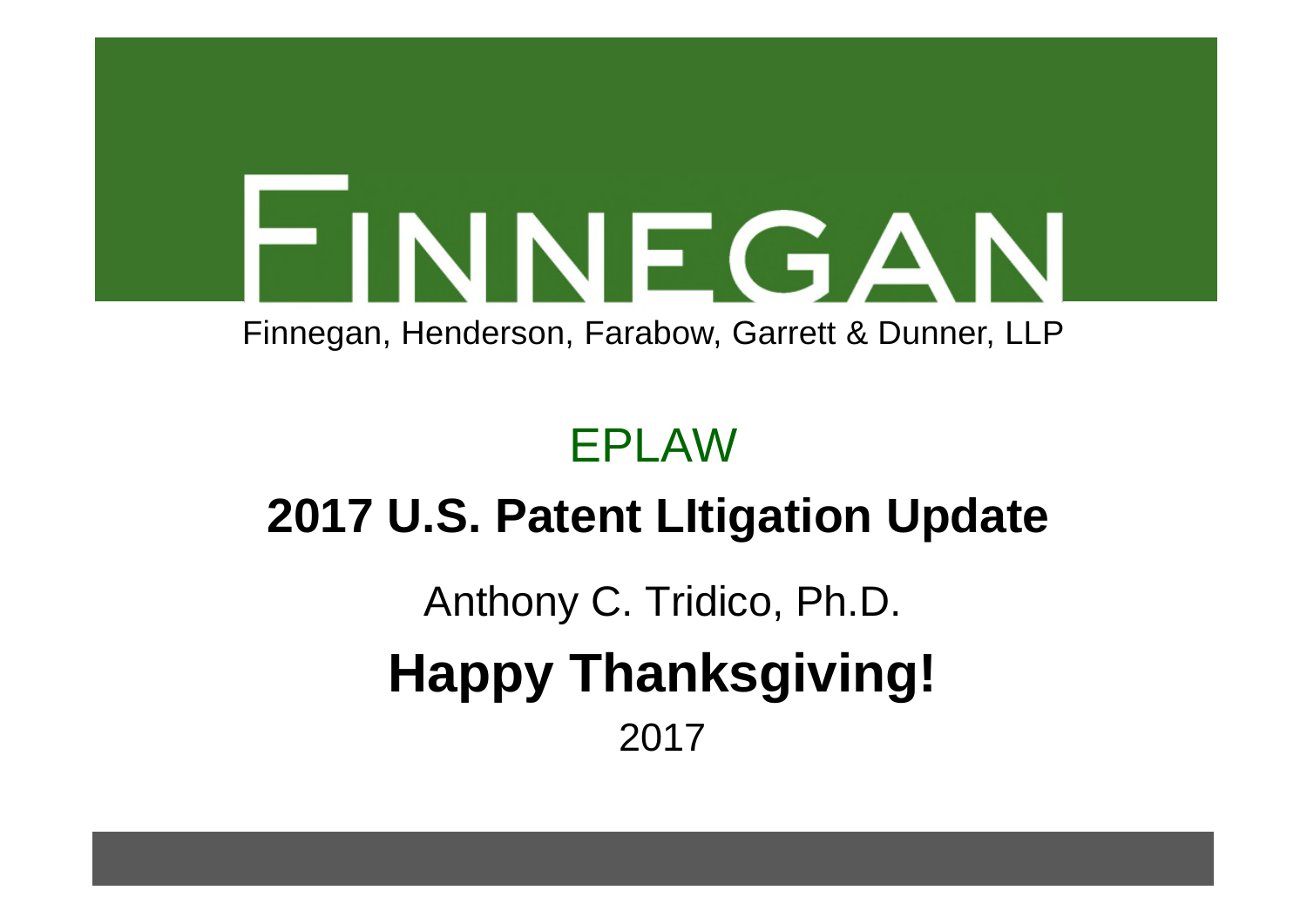#### **2017 U.S. Supreme Court Patent Cases**

- *Life Technologies Corp v. Promega Corp.* infringement for the export of a component of a patented invention for later combination
- *SCA Hygiene Products Aktiebolag v. First Quality Baby Products, LLC*

laches as a defense against claims brought within the statutory limitations period

• *TC Heartland LLC v. Kraft Foods Group Brands LLC*

venue requirements for domestic corporate defendants

• *Impression Products v. Lexmark International* patent exhaustion; international sales

• **All four decisions reversed the Federal Circuit**



#### **NEGAN**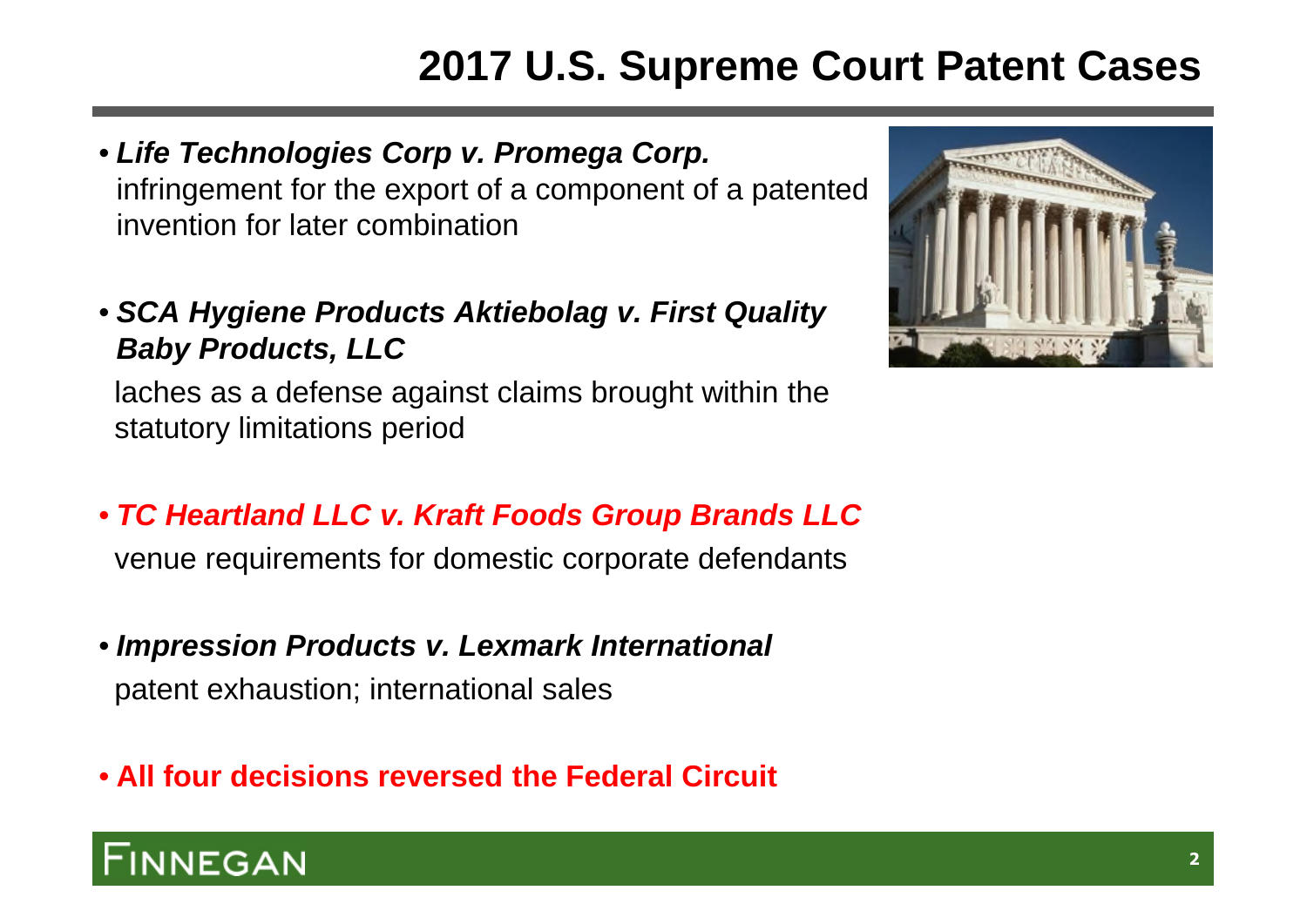#### **Patent Venue**



**33**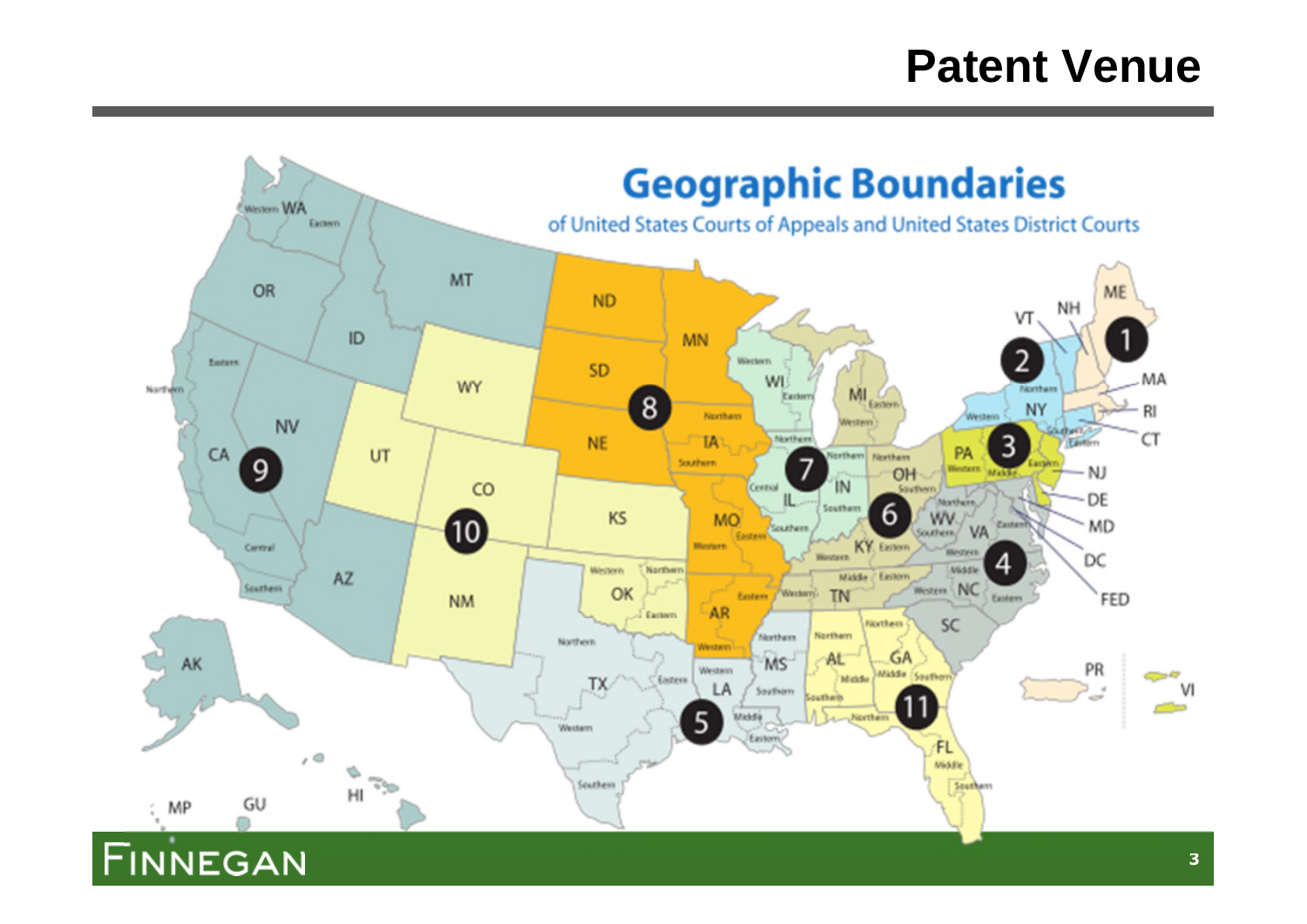#### **Venue: Question Presented in** *TC Heartland*

- Where does proper venue lie for a patent infringement lawsuit brought against a domestic corporation?
	- Should the word "resides" in the patent venue statute 28 U.S.C. § 1400(b) be interpreted using the definition provided by the general venue statute 28 U.S.C. § 1391(c)?

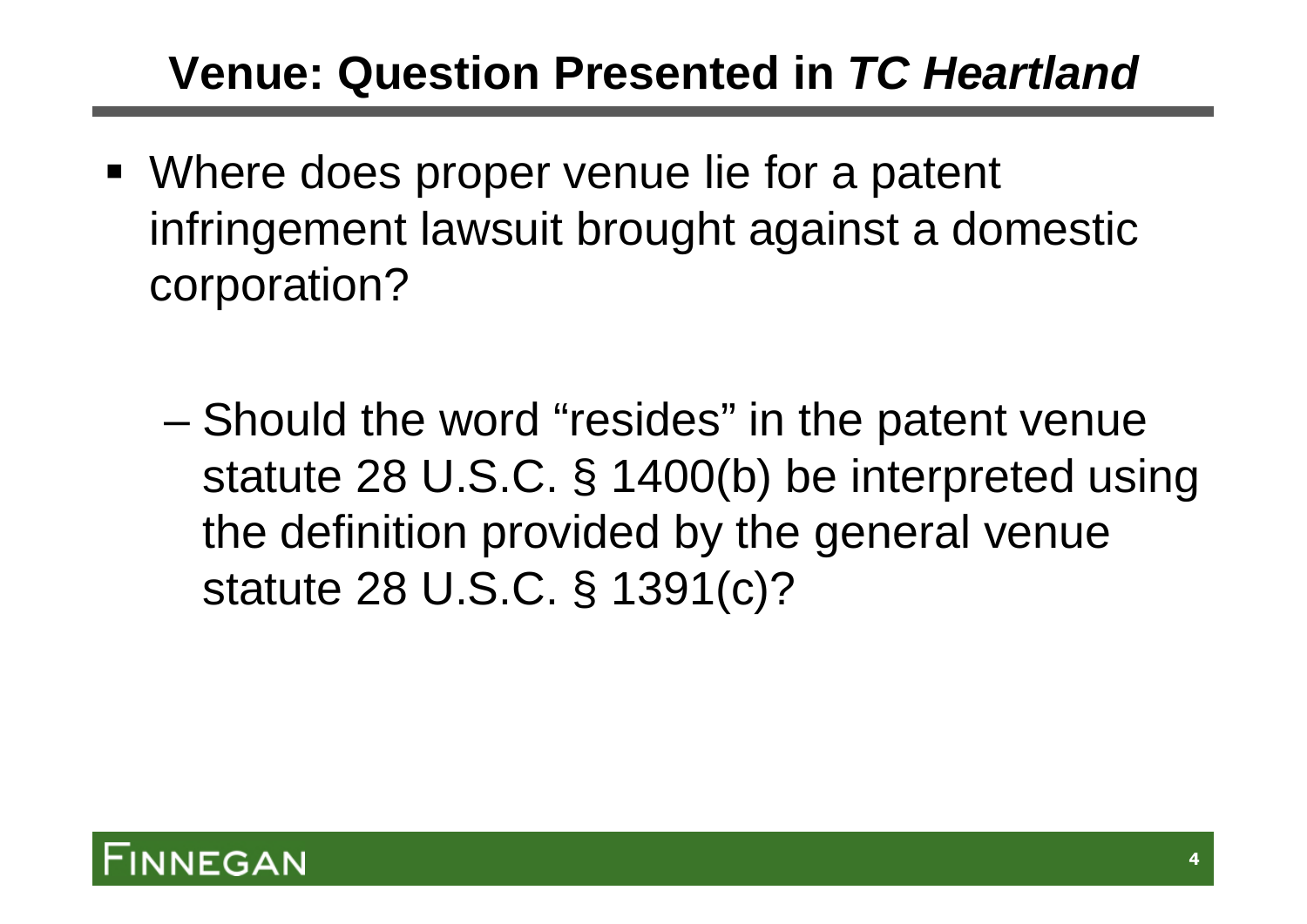#### **Background Facts of** *TC Heartland*

### **District Court**

- Kraft: Filed patent suit in Delaware
- Heartland: Moved to dismiss or transfer venue to Indiana
- **District Court: Denied Heartland's motion**

# **Federal Circuit**

- **Heartland: Petitioned for writ of mandamus arguing** it does not "reside" in Delaware for venue purposes under § 1400(b)
- **Federal Circuit: Suit in Delaware was proper**

# **Supreme Court**

**Heartland: Petition for cert.** 

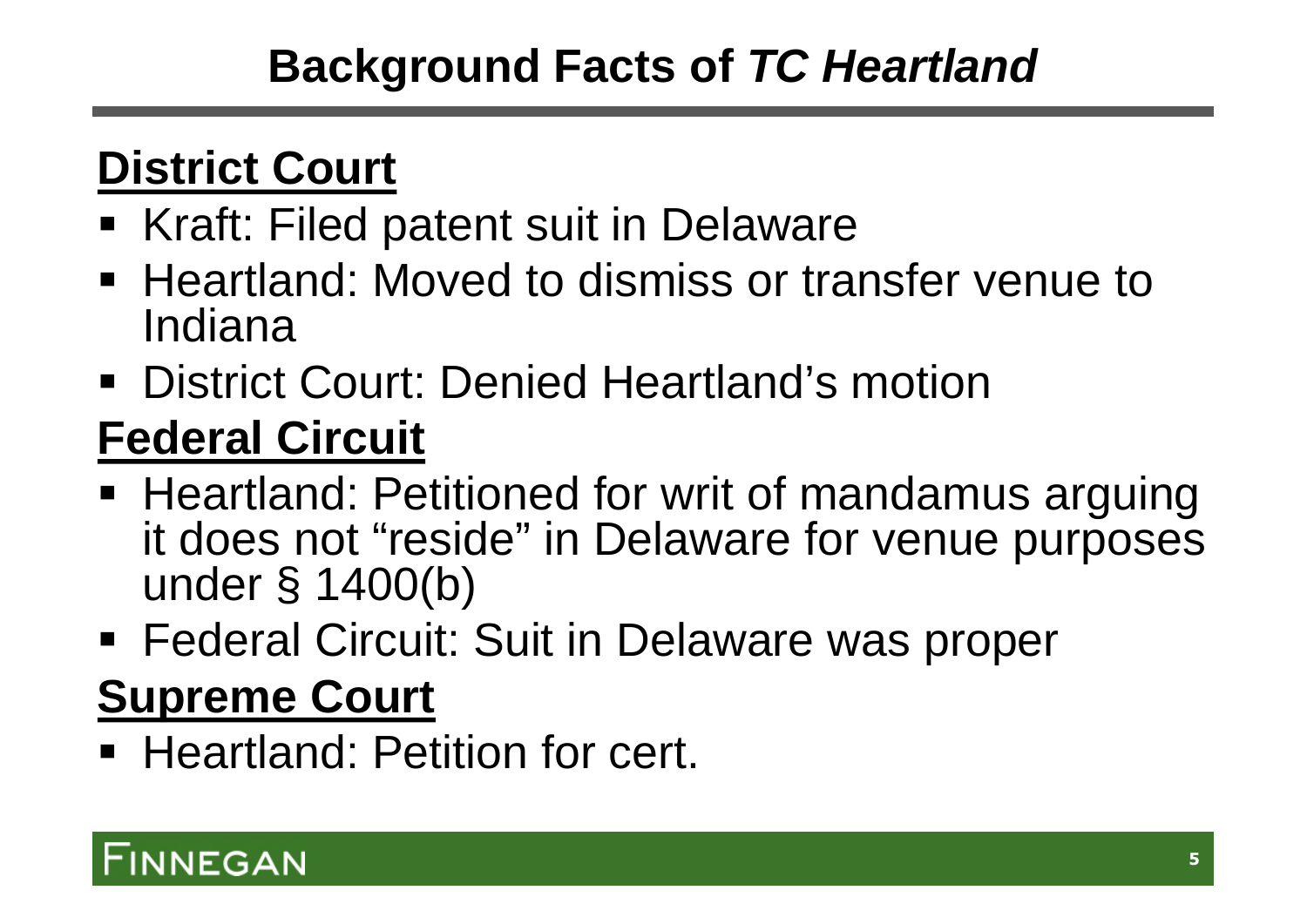#### **Current Venue Statutes**

#### **28 U.S.C. § 1400 (b)**

- "Any civil action for patent infringement may be brought in the judicial district where the defendant resides, or where the defendant has committed acts of infringement and has a regular and established place of business."
- **28 U.S.C. § 1391(a)**
	- "APPLICABILITY OF SECTION.—Except as otherwise provided by law—

(1) this section shall govern the venue of all civil actions . . .

#### **28 U.S.C. § 1391(c)**

– RESIDENCY.—For all venue purposes—

(2) an entity with the capacity to sue and be sued … whether or not incorporated, shall be deemed to reside, if a defendant, in any judicial district in which such defendant is subject to the court's personal jurisdiction with respect to the civil action in question ….

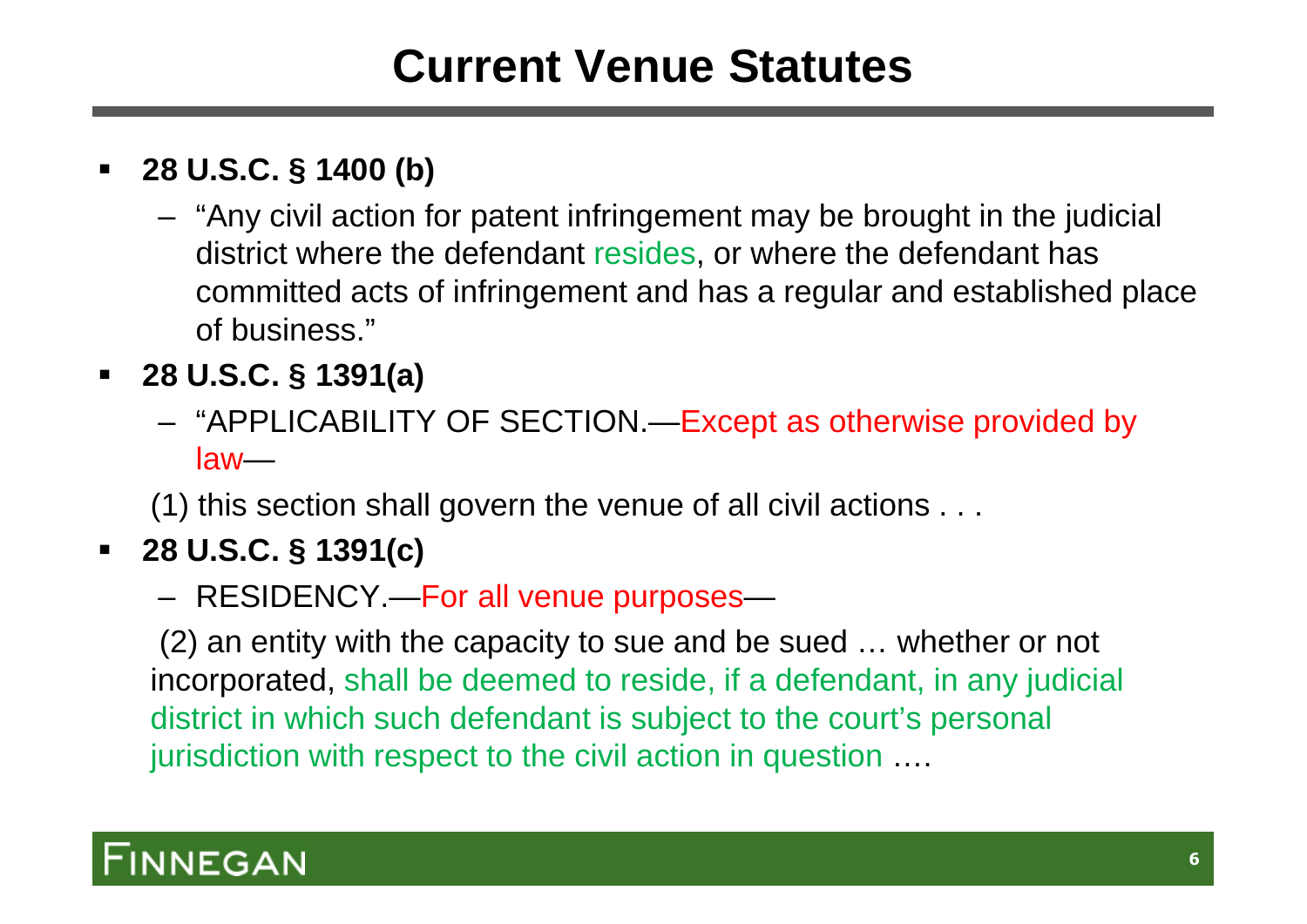### **Supreme Court Decision in** *TC Heartland*

REVERSED (Thomas, J., writing for an 8-0 Court)

- Amendments to §1391 did not modify the meaning of § 1400(b)
- A domestic corporation "resides" only in its state of incorporation for purposes of the patent venue statute



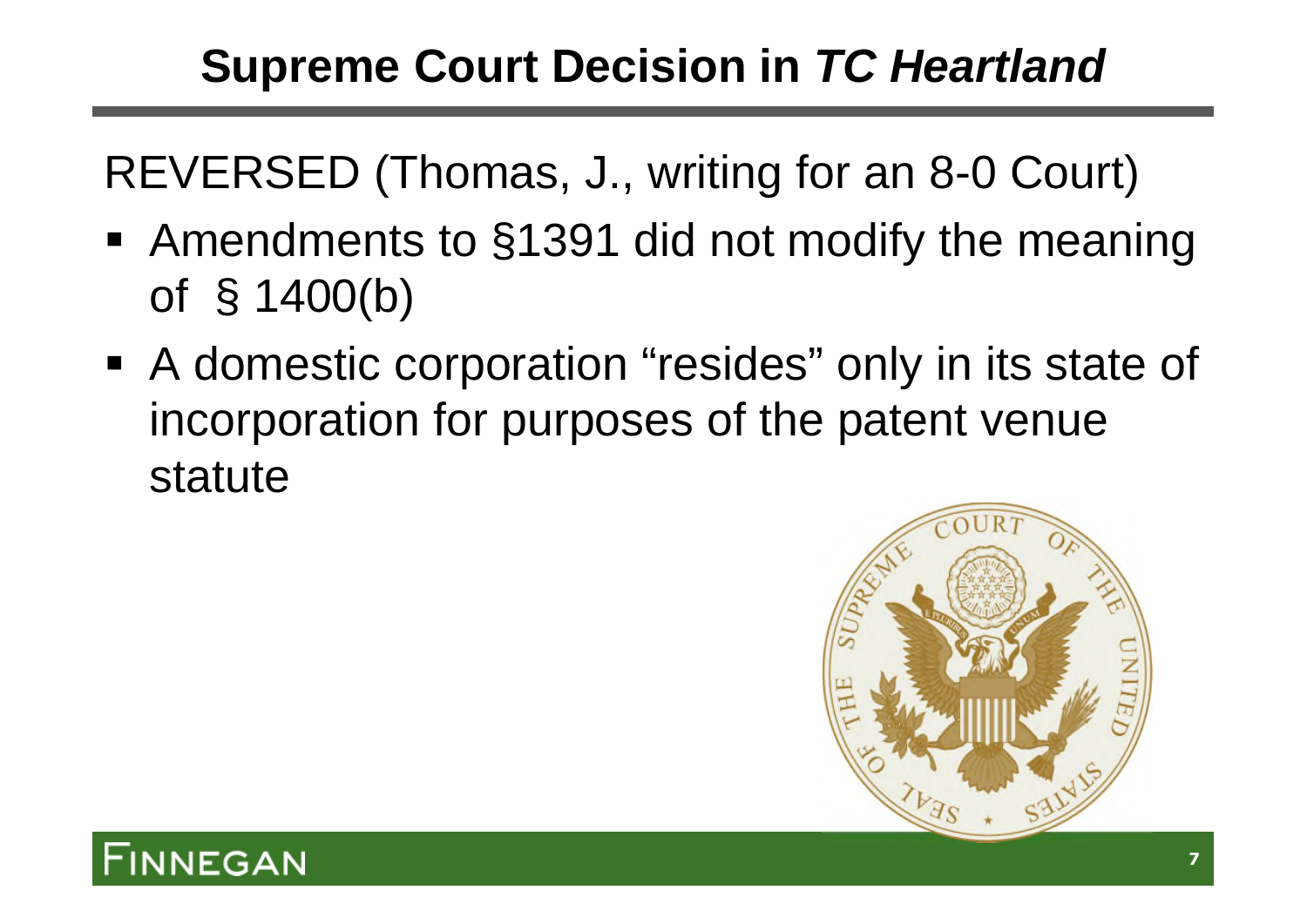#### **Regular and Established Place of Business**

- "where the defendant has committed acts of infringement and has a regular and established place of business." 28 U.S.C. § 1400(b)
- What's that?



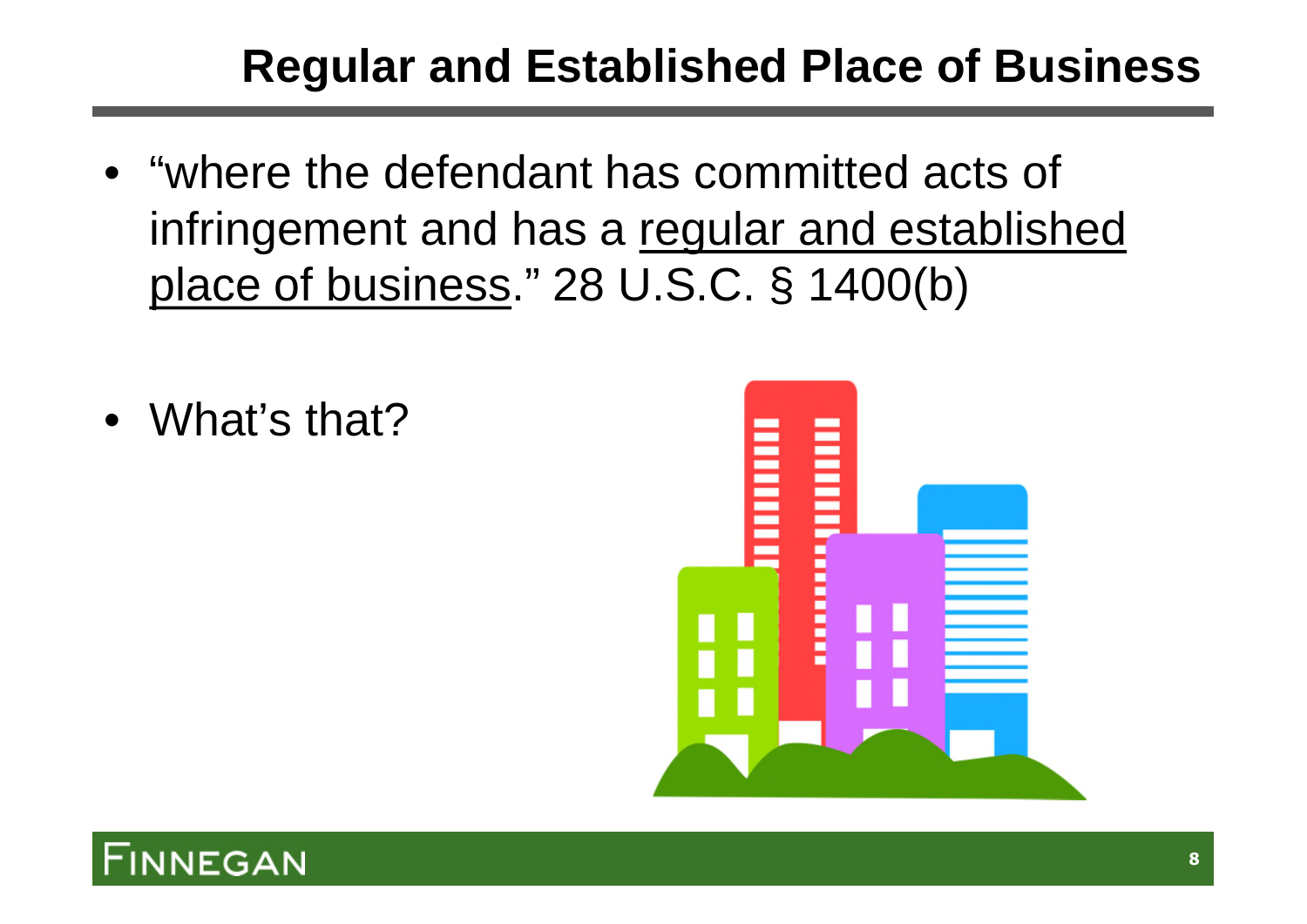### **Regular and Established Place of Business**

• "[T]he appropriate inquiry is whether the corporate defendant does its business in that district through a permanent and continuous presence there and not . . . whether it has a fixed physical presence in the sense of a formal office or store." *In re Cordis Corp.*, 769 F. 2d 733, 738 (Fed. Cir. 1985).



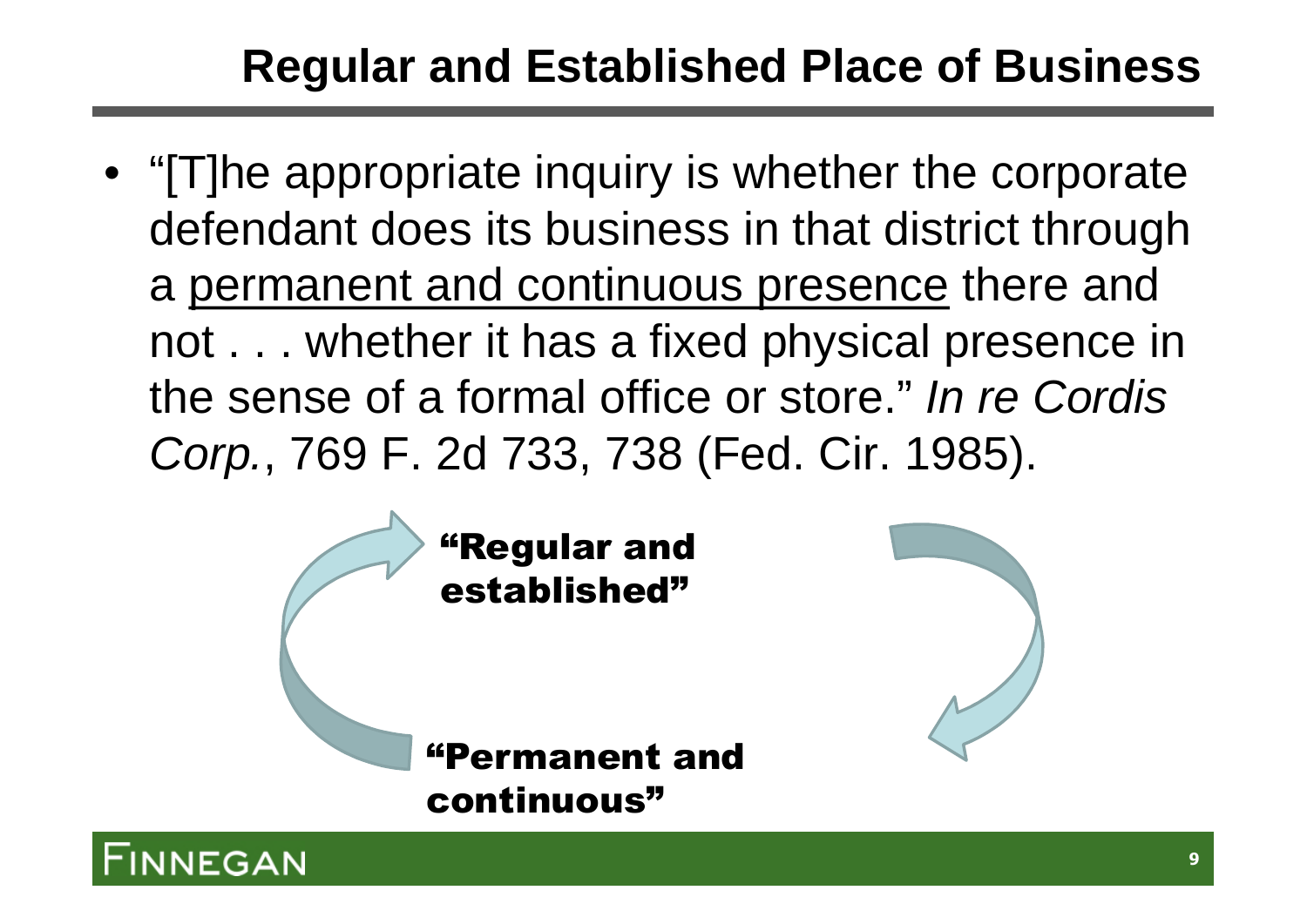#### **Regular and Established Place of Business**

- Factors considered
	- Office or other property kept in district
	- Nature, number, and control over representatives
	- Continuous vs. isolated sales
	- Amount of sales/activity in district



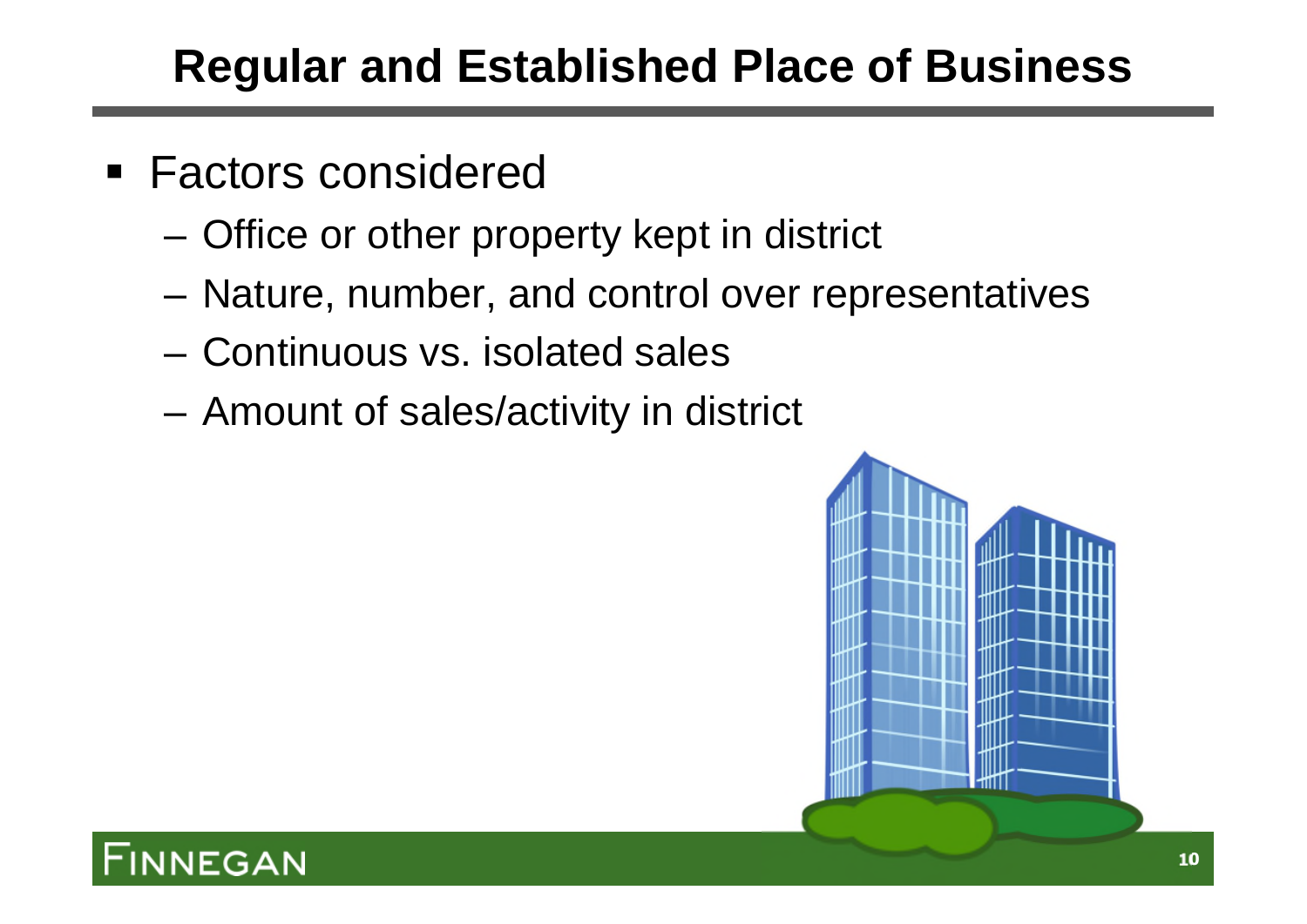#### **Delaware NOT Texas**





Patent Litigation Trends in the Three Months after T.C. Heartland

By Brian Howard | October 18th, 2017 | Legal Trends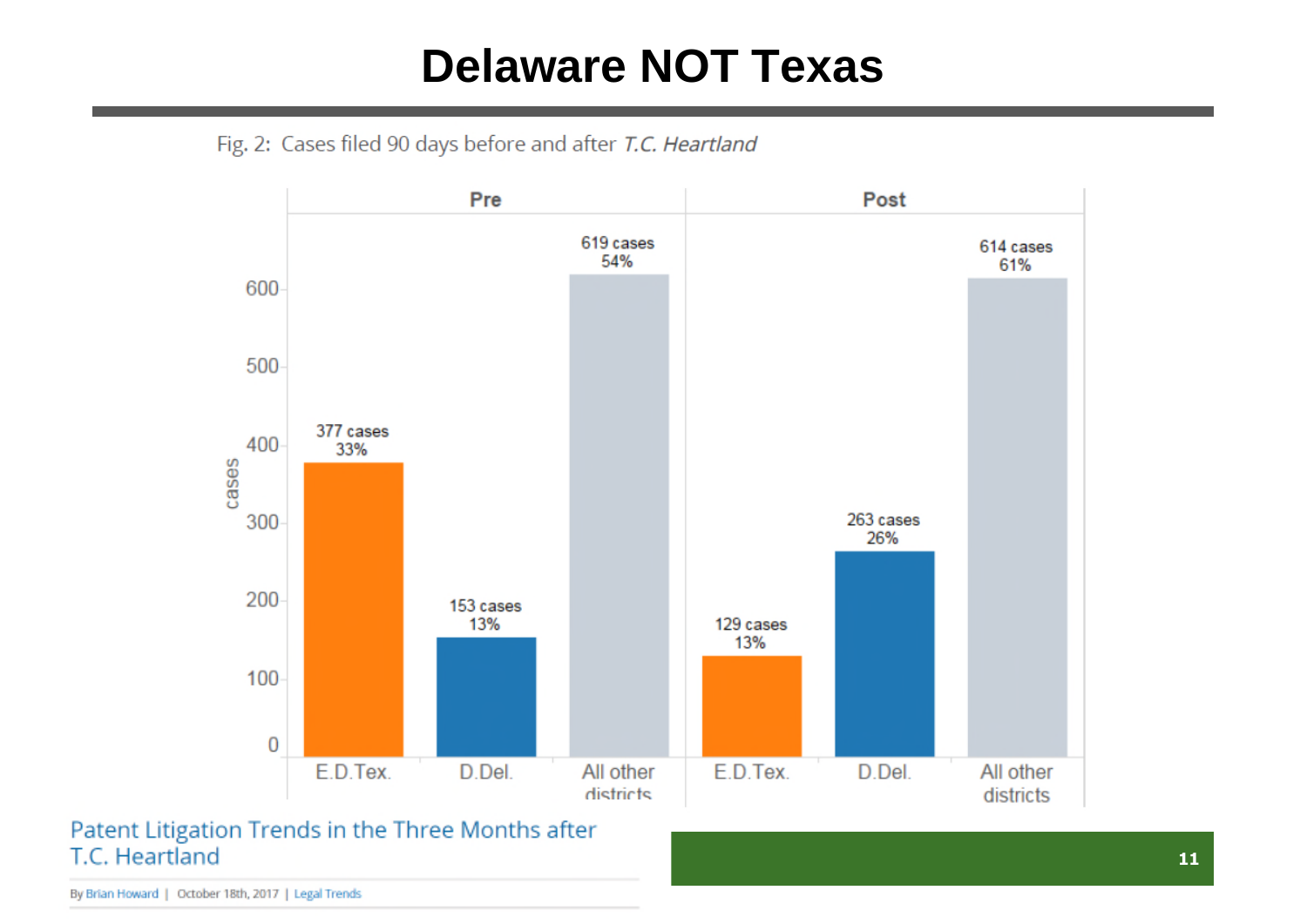#### **2017 Judge Gorsuch joins U.S. Supreme Court**

- Long-serving Supreme Court Justice Antonin Scalia died on February 13, 2016.
- President Donald Trump nominated Judge Neil Gorsuch of the Court of Appeals for the Tenth Circuit to replace.
- No patent opinions by Gorsuch, but . . .
- Gorsuch known for skepticism about delegating judicial decision-making to executive agencies (*see*, *e.g., Gutierrez-Brizuela v. Lynch*, 2016).



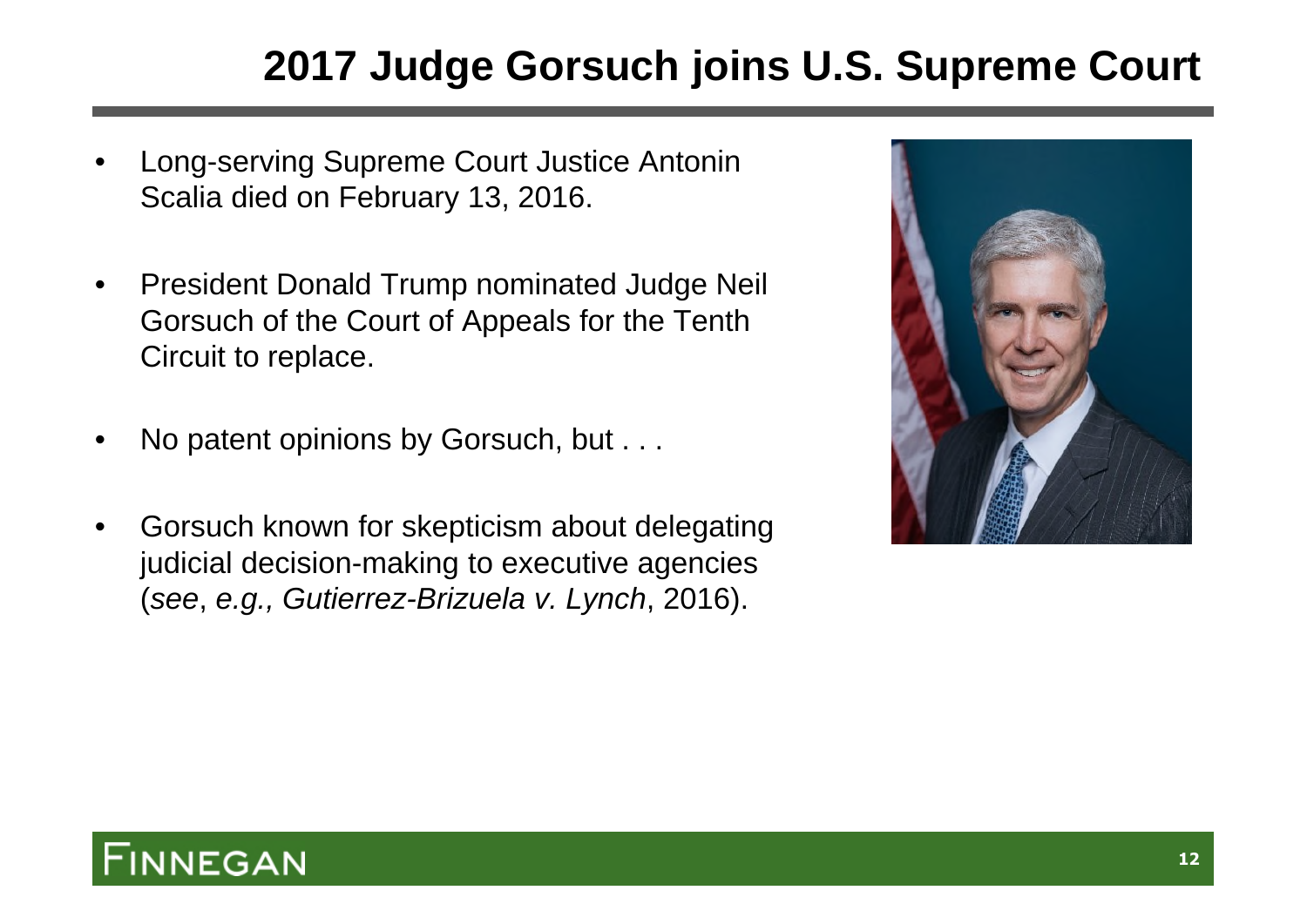# **Constitutionality of Post-Grant Challenges**

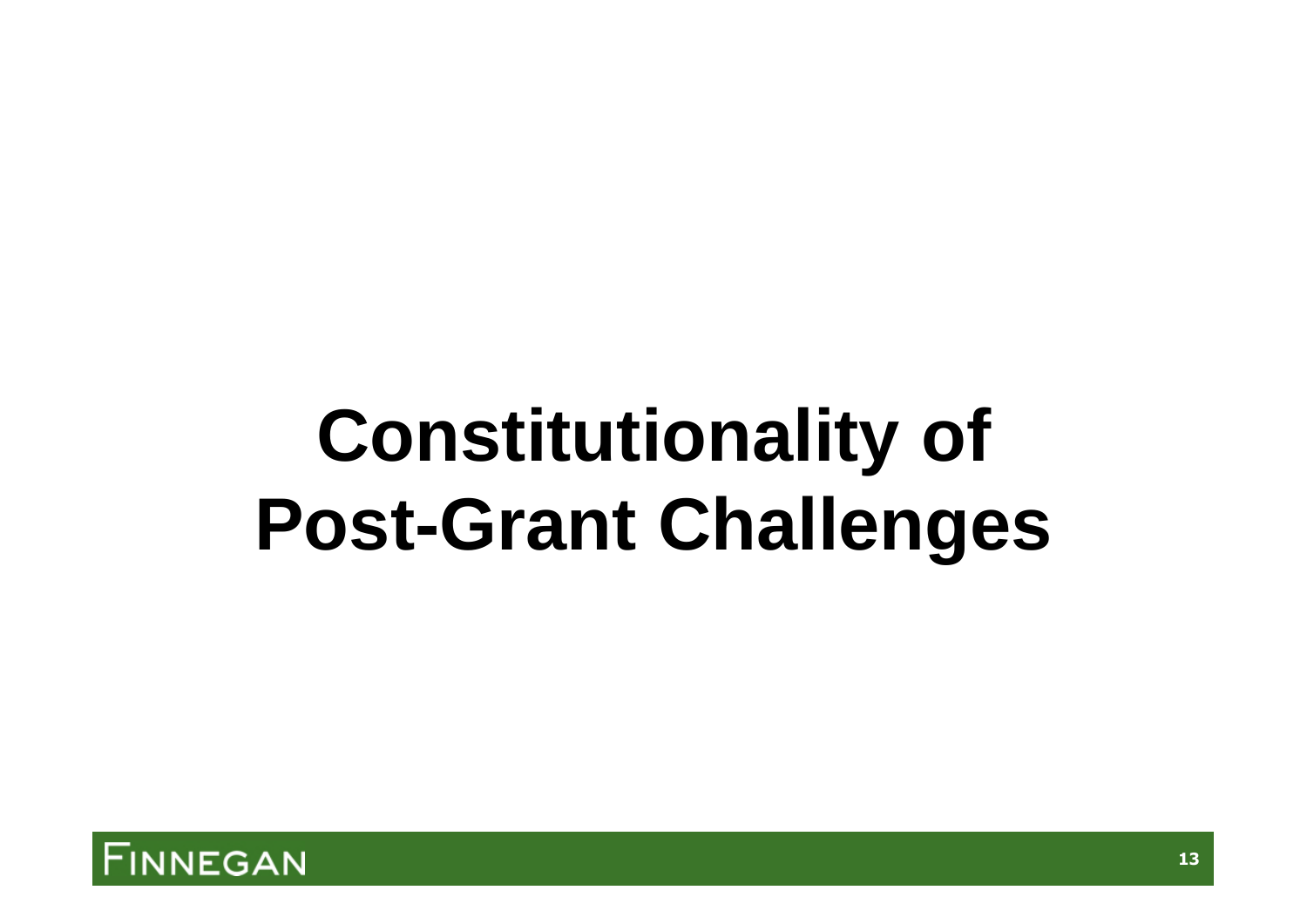#### **Question Presented**

"Whether *inter partes* review . . . violates the Constitution by extinguishing private property rights through a non-Article III forum without a jury."



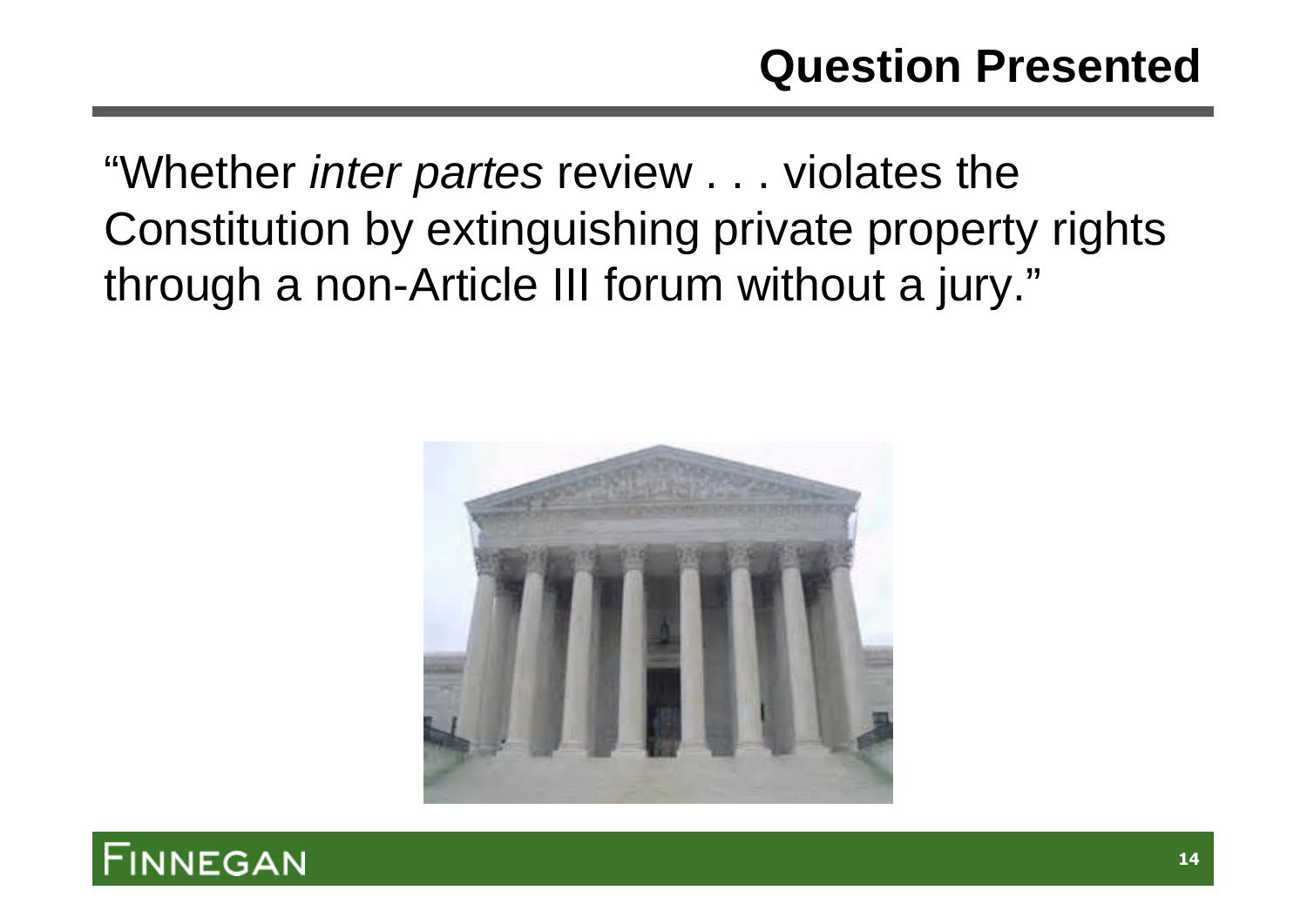#### • **At Least Three Questions Within the Question:**

- Is a patent a private property right?
- Is there a right to an Article III forum in trials to invalidate patents?
- Is there a right to a jury trial to invalidate a patent?

"Whether *inter partes* review . . . violates the Constitution by extinguishing **[1]** private property rights through a **[2]** non-Article III forum **[3]** without a jury."



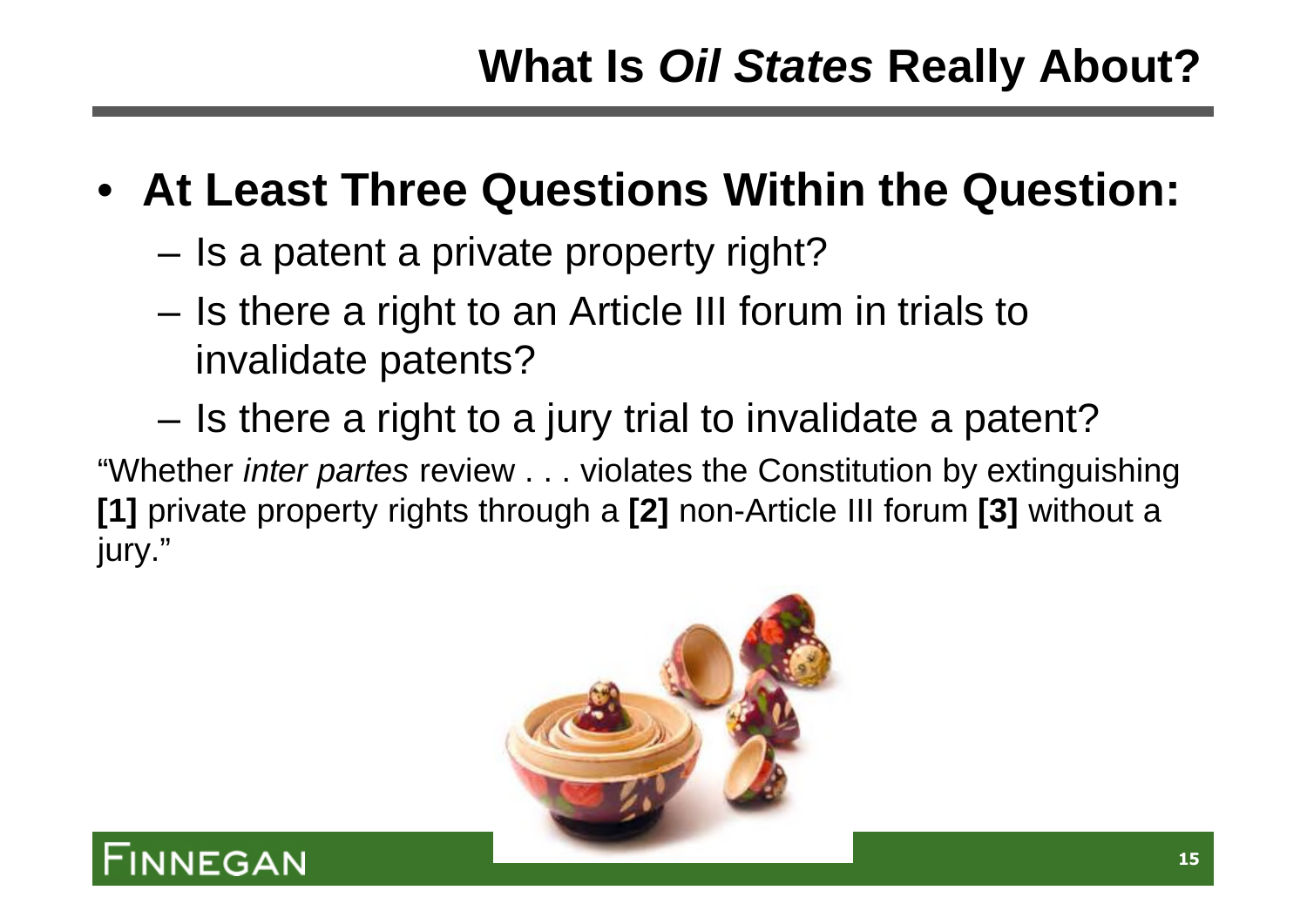# *Oil States* **is** *not* **a patent case**

# *Oil States is* **a case about the allocation of power in the US federal government**



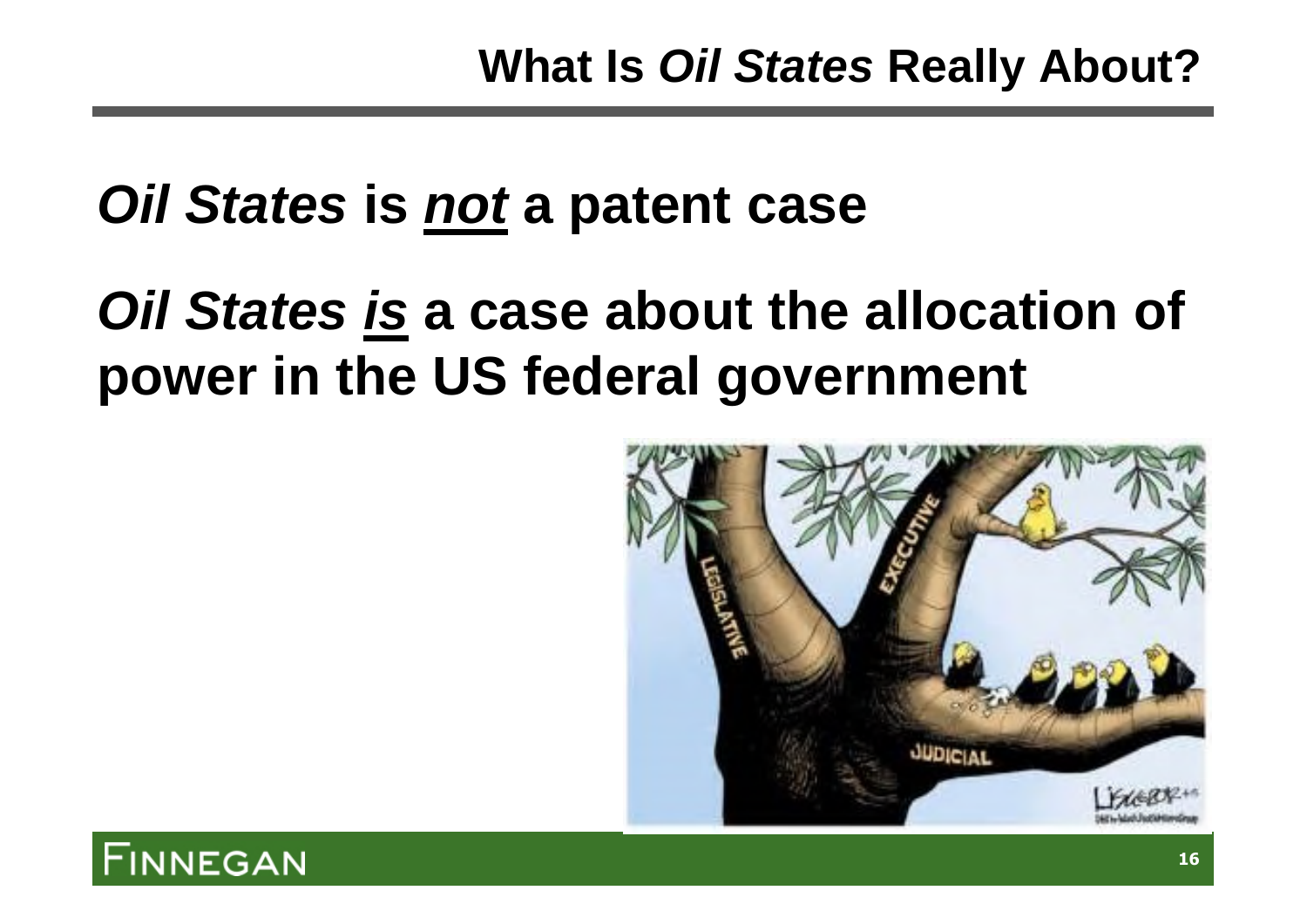## **Elephants in the Room**

### • **On One Hand**

- Administrative Agency Usurping Judicial Power
- Federal Circuit Case Load

- **On the Other Hand**
	- Patent Trolls
	- Expense of Patent Trials
	- Need for Expert Adjudicators
	- Perception of Too Many "Bad" Patents

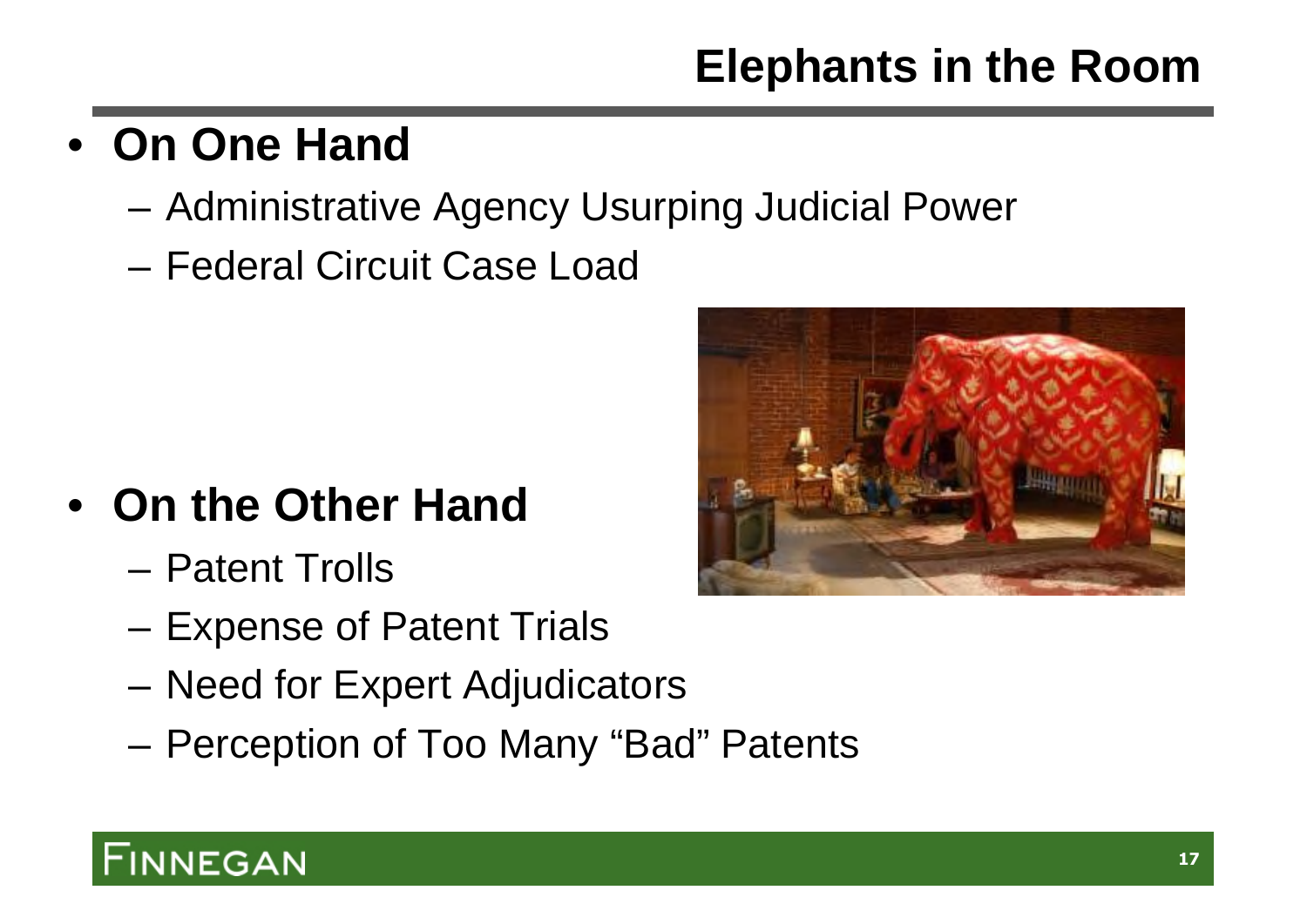"The only authority competent to set a patent aside, or to annul it, or to correct it for any reason whatever, is vested in the courts of the United States, and not in the department which issued the patent."

*McCormack Harvesting Machine Co. v. Aultman***, 169 U.S. 606, 609 (1898)**

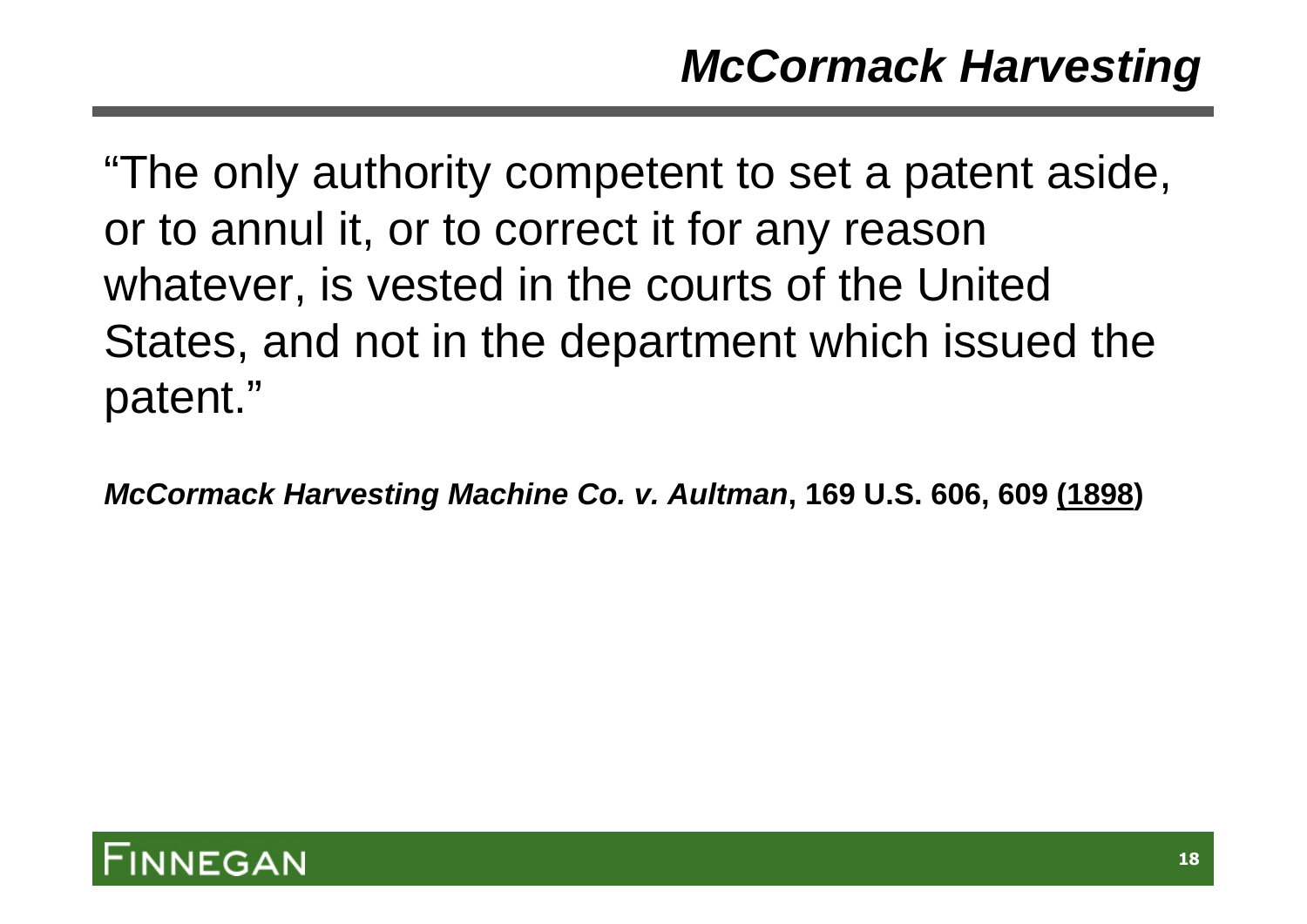#### *McCormack Harvesting*

- *McCormack Harvesting Machine Co. v. Aultman***, 169 U.S. 606 (1898)**
	- Infringement suit asserting 5 claims
	- Concurrent reissue rejected the 5 claims; affirmed new & other claims
	- Patentee requested original patent returned (original patent only surrendered when reissue actually issued)
	- Trial court invalidated the asserted claims because of the examiner's determination in the reissue (even though claims not cancelled)
	- SCOTUS determined the examiner's determination was not invalidation
	- No other statutory authority for PTO invalidation at the time
	- SCOTUS did not address Article III or 7th amendment questions
	- SCOTUS did not preclude Congress from implementing a statutory scheme for PTO to revoke invalid patents

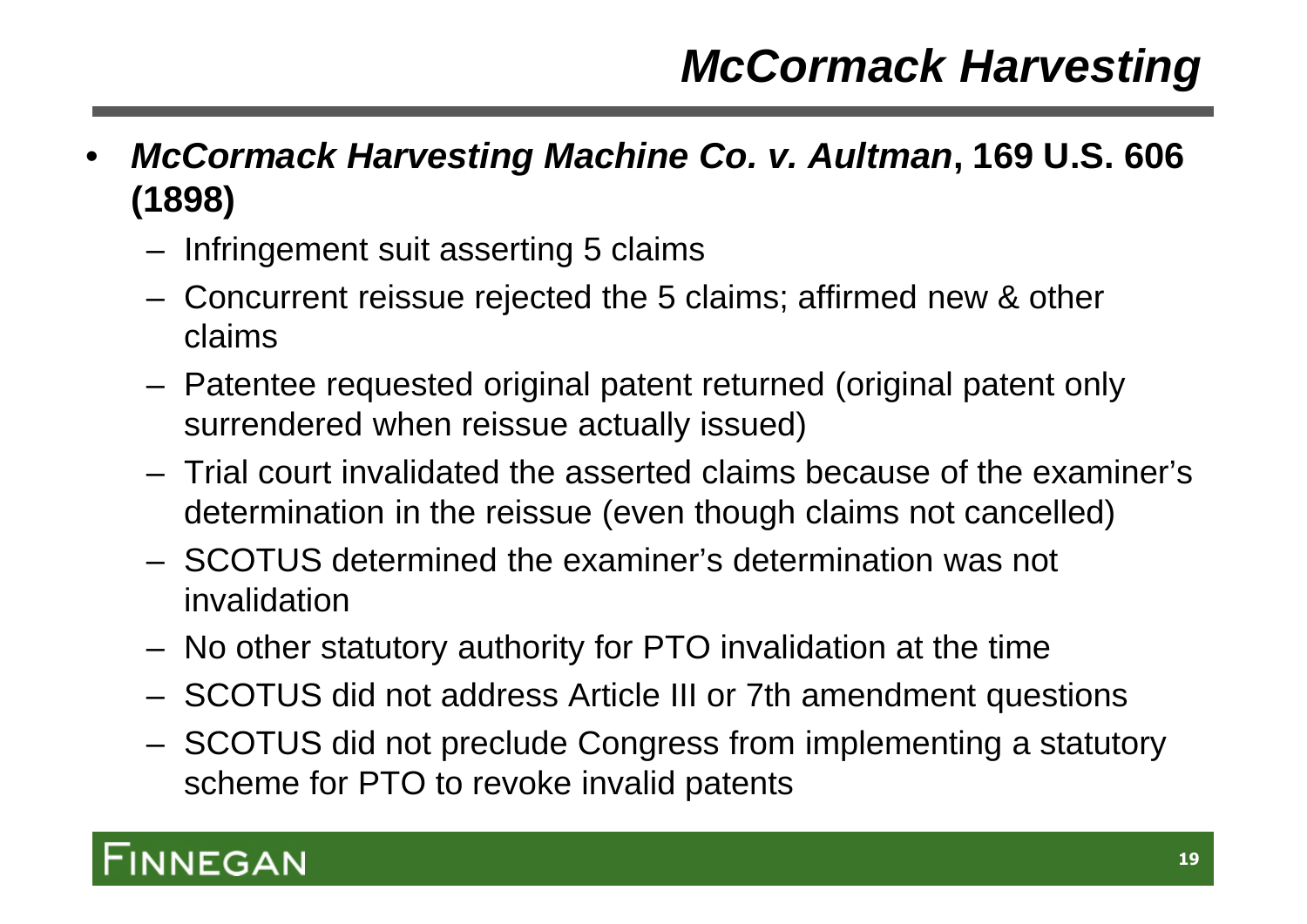- *MCM Portfolio LLC* **v.** *Hewlett-Packard Co.***, 812 F.3d 1284 (2015),** *cert. denied***, 137 S. Ct. 292 (2016)**
	- The Federal Circuit already considered the same issues *Oil States* raises, and determined post-grant proceedings are not unconstitutional
	- The Supreme Court\* declined to hear that case

**\*Neil Gorsuch was not on the Court at the time**

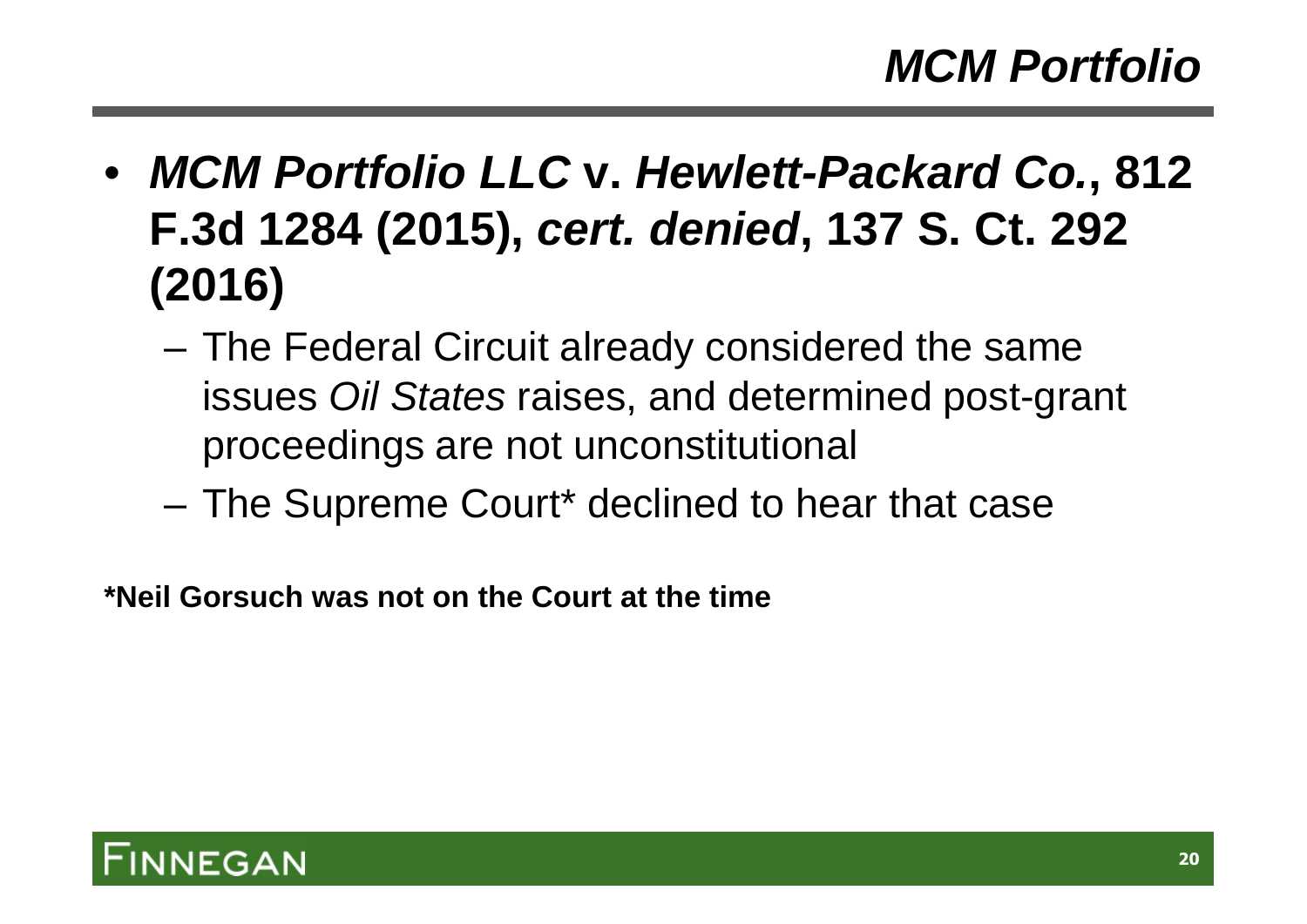### • **Non-Article III Tribunals Have a Long History**

– Even at the Founding, agencies administered veterans benefits and held related adjudications

### • **Generally Accepted Non-Article III Tribunals**

- "Adjuncts"
- Private matters closely tied to a public regulatory scheme
- When benefits outweigh disadvantages

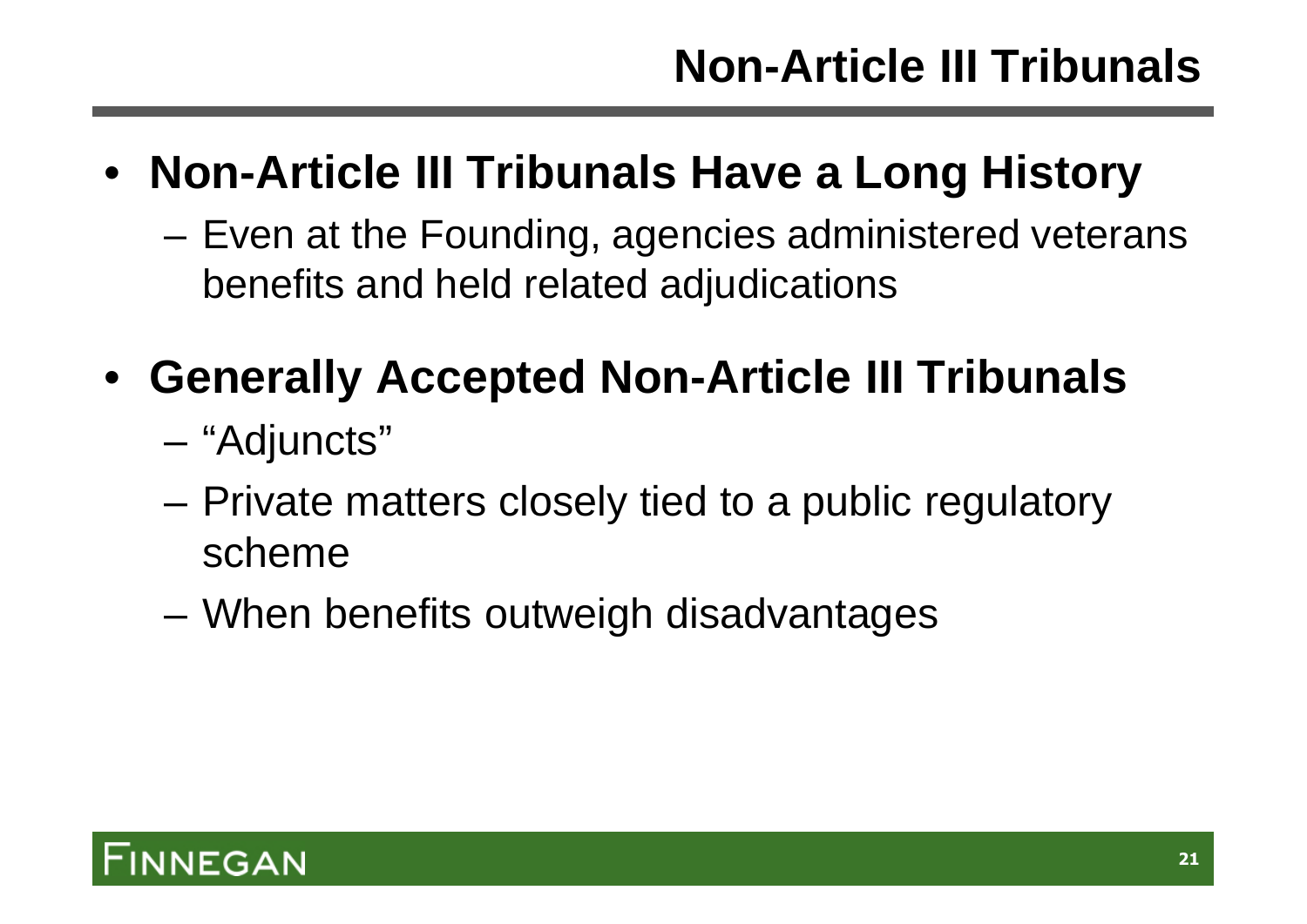#### • **Article III Applies to Private, Not Public, Rights**

- *Murray's Lessee v Hoboken Land & Improvement Co.*, 59 U.S. 272, 284 (1855), held Congress has the power to delegate disputes over public rights to non-Article III courts
- Early instances involved disputes between private parties and the government
- Most public rights still fall into that category (e.g., Social Security, FTC, OSHA, Tax Court, etc.)

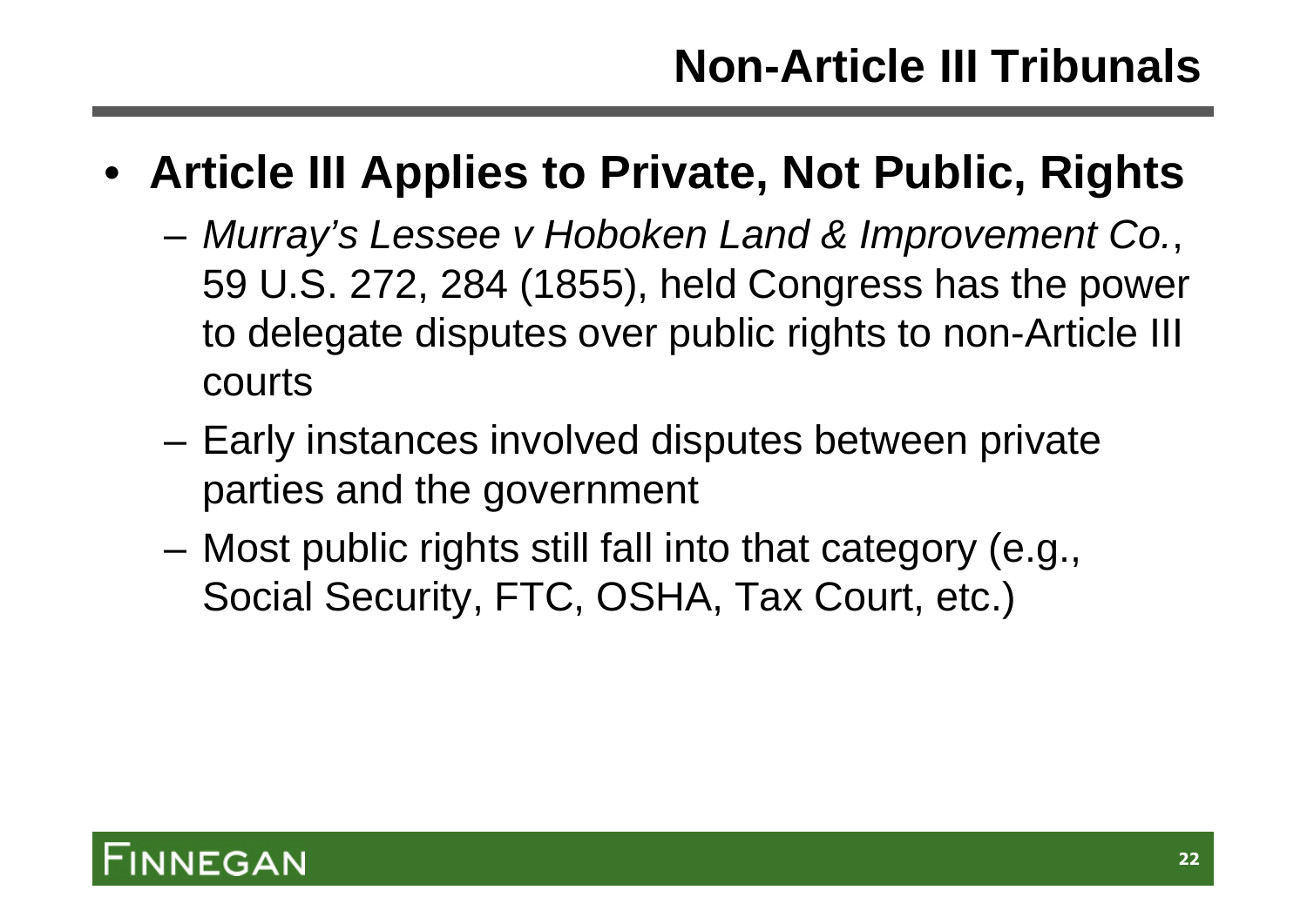- **3 Main Classes Form "Core" of Public Rights**
	- Claims against the US for money, land, or other things
	- Disputes arising from coercive government conduct outside the criminal law (e.g., customs disputes)
	- Immigration rights and issues

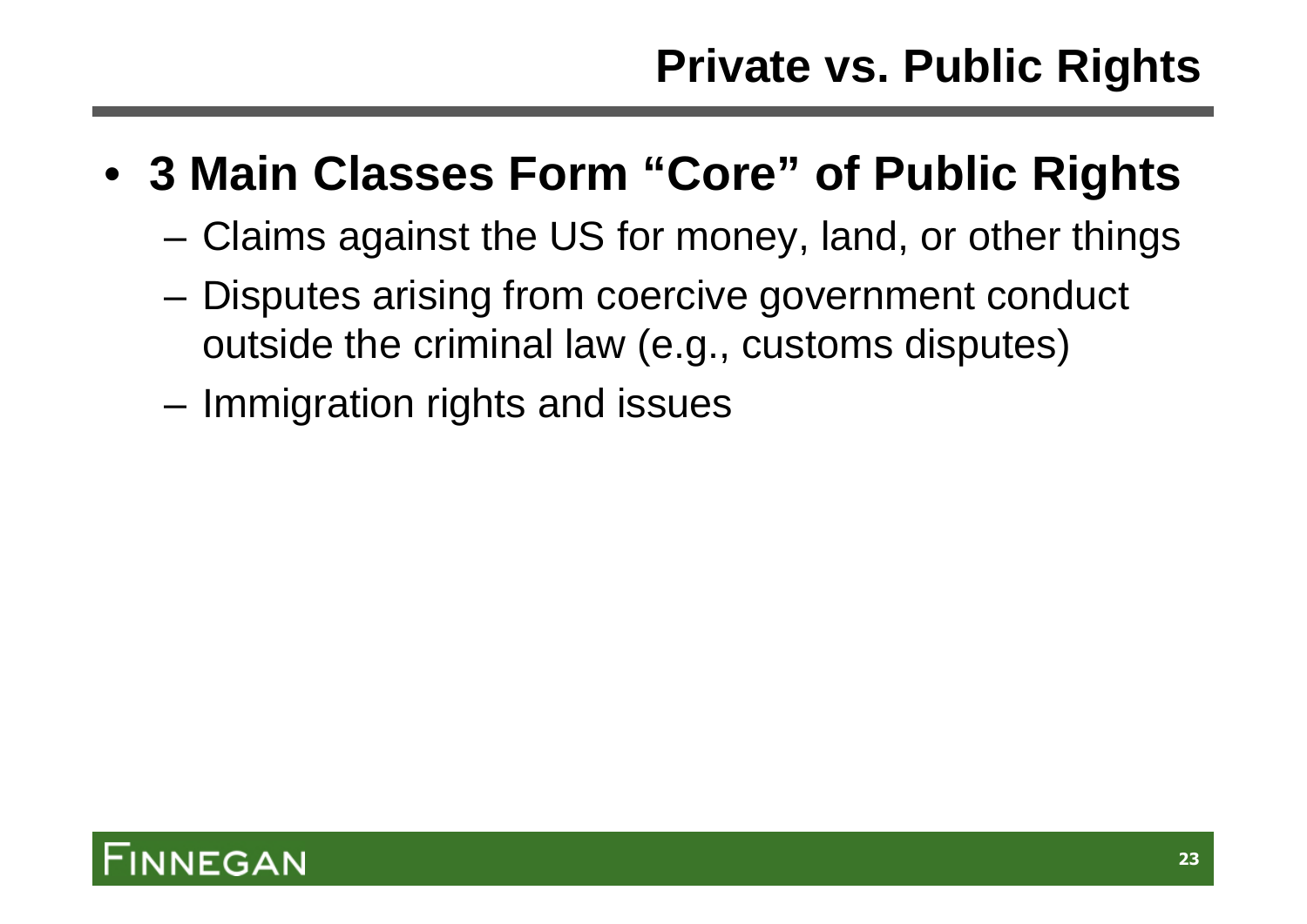## • **Examples of Public Rights**

- Interstate and foreign commerce
- Taxation
- Immigration
- Public lands
- Public health
- Facilities of the post office
- Government pensions
- Veterans benefits

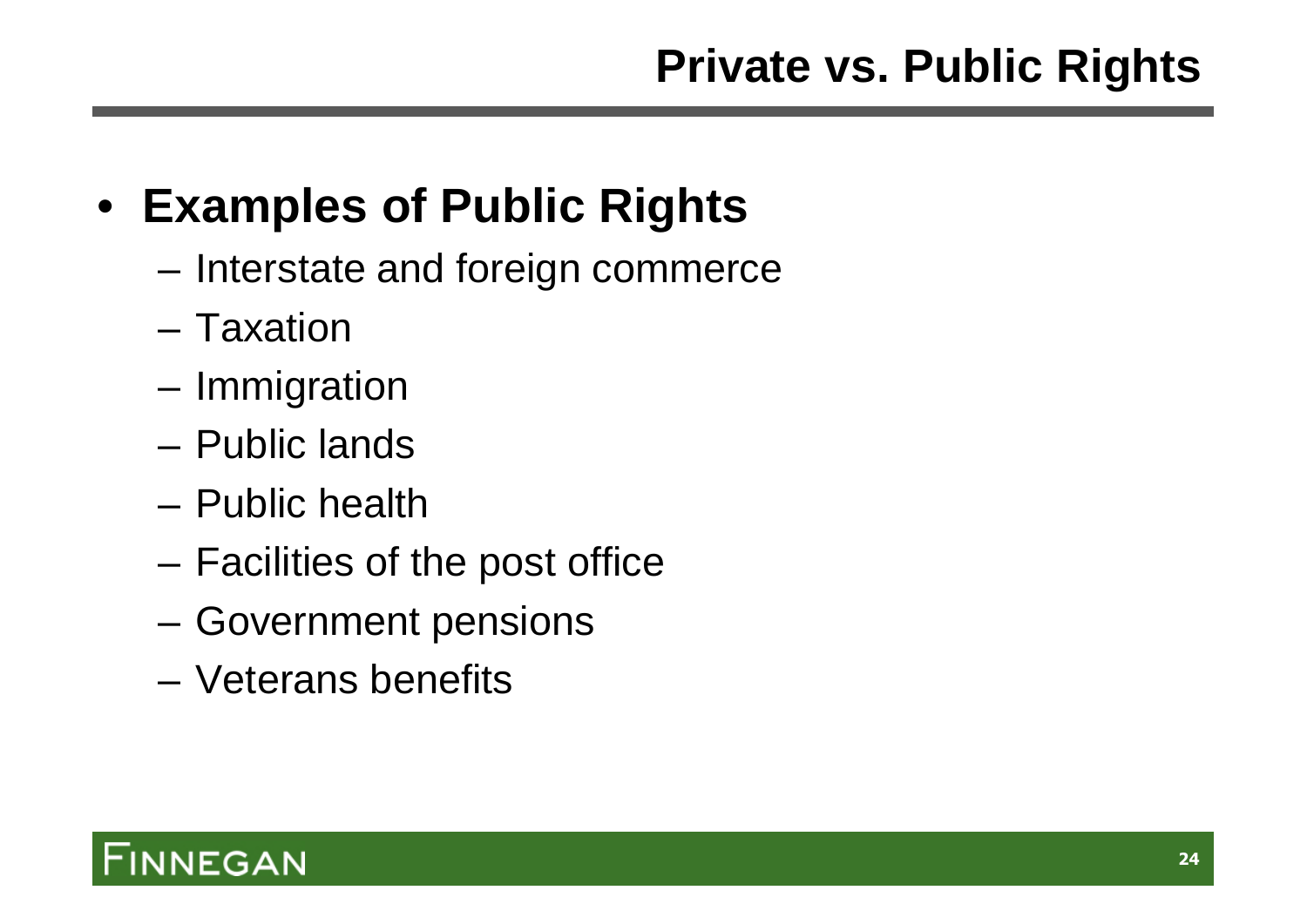- **Patents Have Private and Public Characteristics**
	- Patents created by Congress (unlike most private rights)
	- Patents are treated as personal property (which are generally private rights)

**35 U.S.C. § 261** ("Subject to the provisions of this title, patents shall have the attributes of personal property."); *see also United States v. Am. Bell Tel. Co.***, 128 U.S. 315, 370 (1888)** (reinforcing the same)

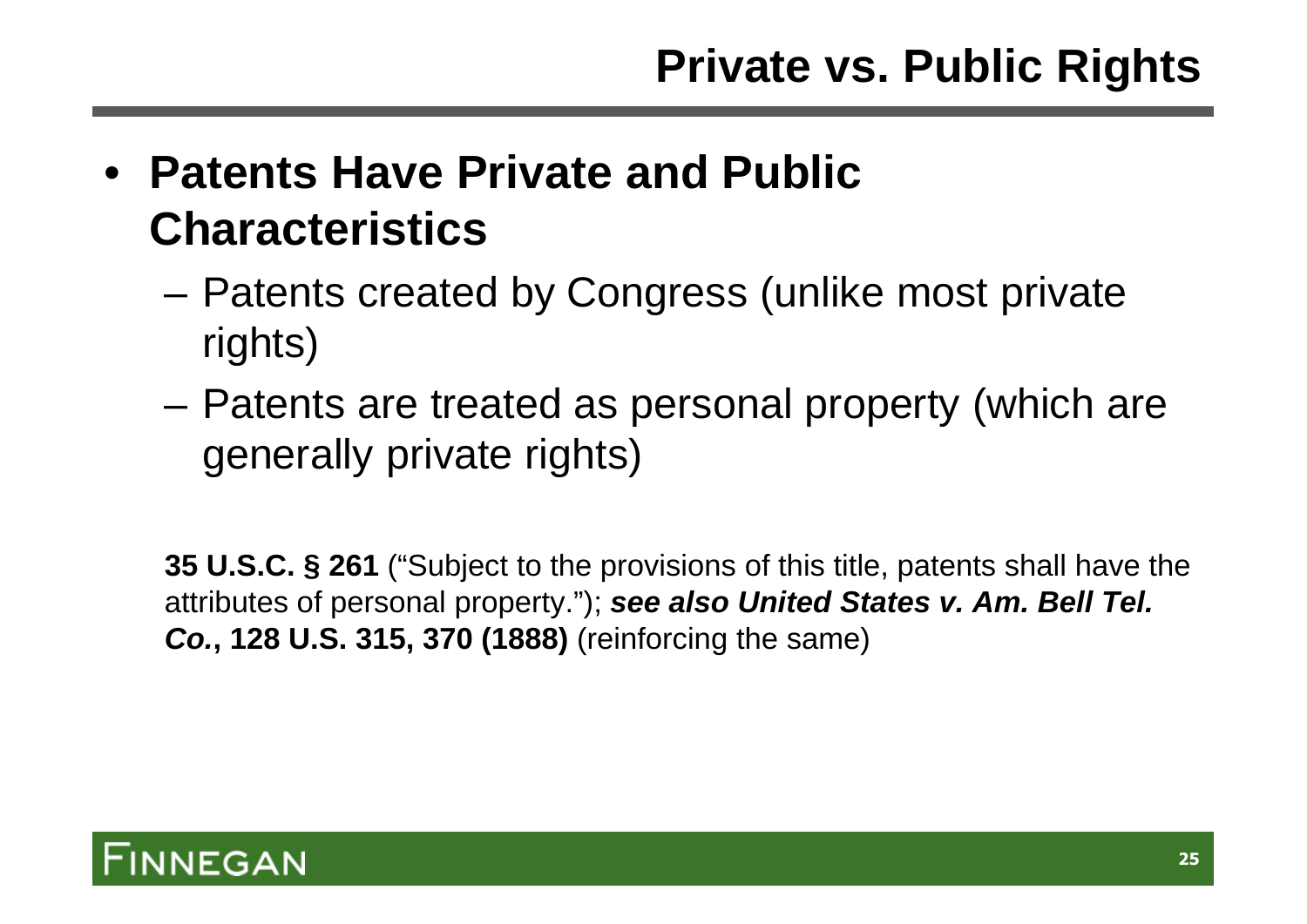#### **Where Does the Public/Private Line Fall?**

- *Oil States* **will be the next in a long line of cases after** *Murray's Lessee*
	- *Crowell v. Benson*, 285 U.S. 22 (1932)
	- *Northern Pipeline Constr. Co. v. Marathon Pipe Line Co.*, 458 U.S. 50 (1982)
	- *Thomas v. Union Carbide Ag. Prods.*, 473 U.S. 568 (1985)
	- *Commodity Futures Trading Comm'n v. Schor*, 478 U.S. 833 (1986)
	- *Granfinanciera v. Nordberg*, 492 U.S. 33 (1989)
	- *Stern v. Marshall*, 564 U.S. 462 (2011)
	- *Oil States Energy Servs., LLC v. Greene's Energy Grp., LLC***, -- U.S. -- (2018)**

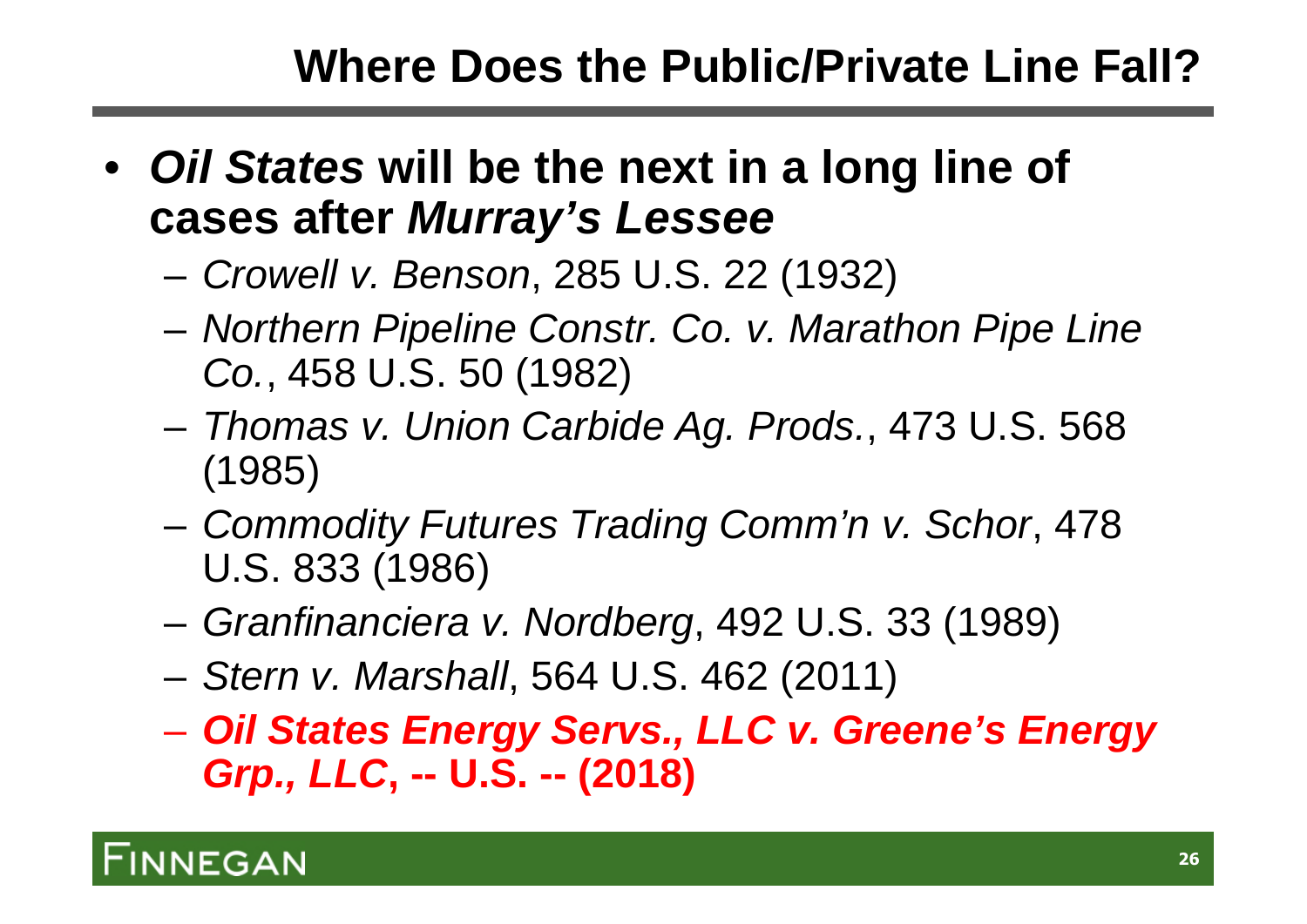#### **Where Does the Public/Private Line Fall?**

#### • **A Balancing Framework Emerges From the Cases**

- What attributes of power are reserved for Article III courts?
- How much does non-Article III court exercise jurisdictional powers ordinarily reserved to Article III courts?
- What is origin, importance, and nature of right adjudicated?
- What is nature and importance of legislative purpose served by giving adjudicatory authority to non-Article III tribunal (who lack tenure and compensation protections)
- Did the parties consent to non-Article III adjudication?

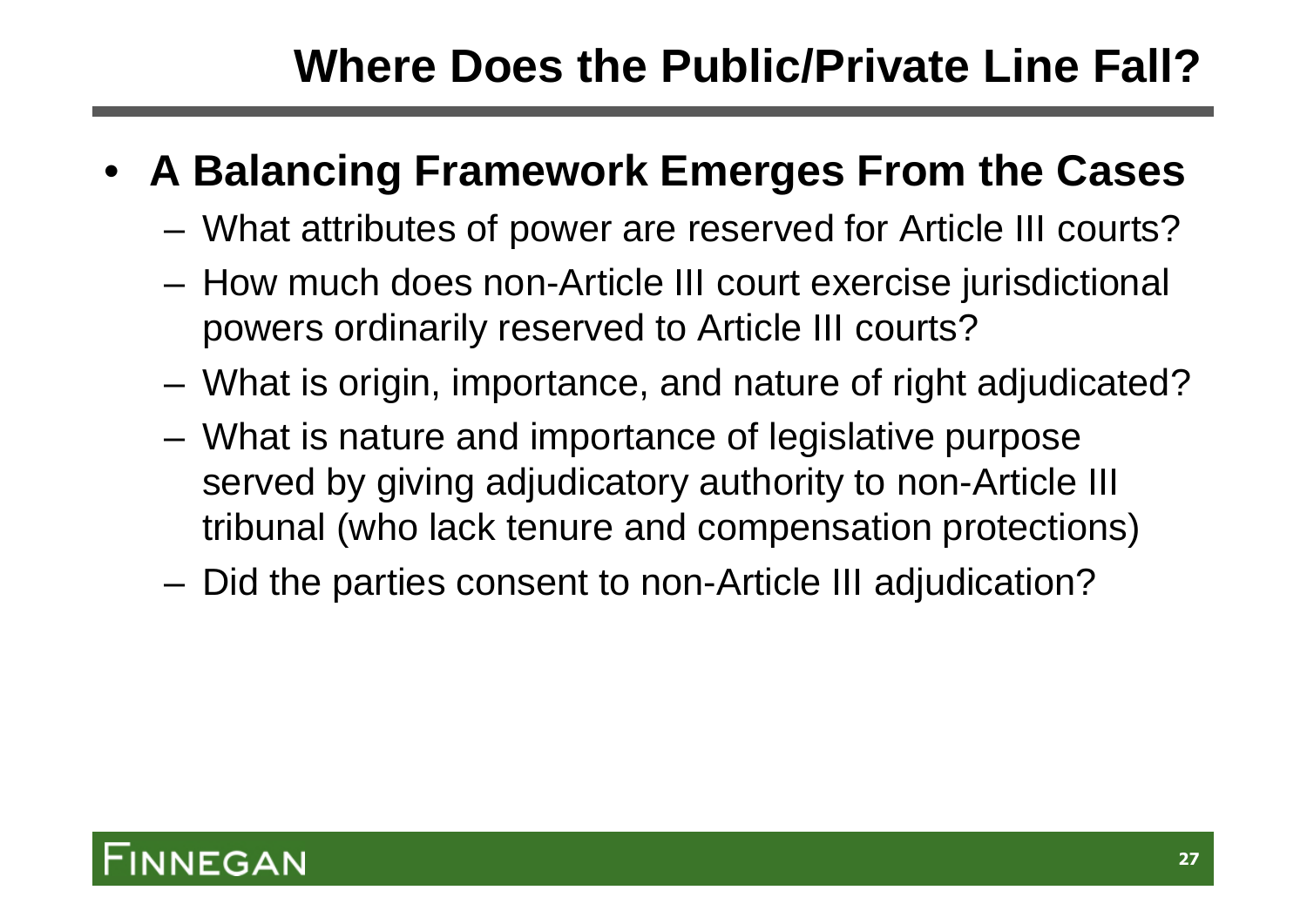**7th Amendment Issue Only Matters If Post-Grant Proceedings Require Article III Tribunal**

"[I]f Congress may assign the adjudication of a statutory cause of action to a non-Article III tribunal, then the Seventh Amendment poses no independent bar to the adjudication of that action by a nonjury fact finder."

*Granfinanciera v. Nordberg***, 492 U.S. 33, 53–54 (1989)**

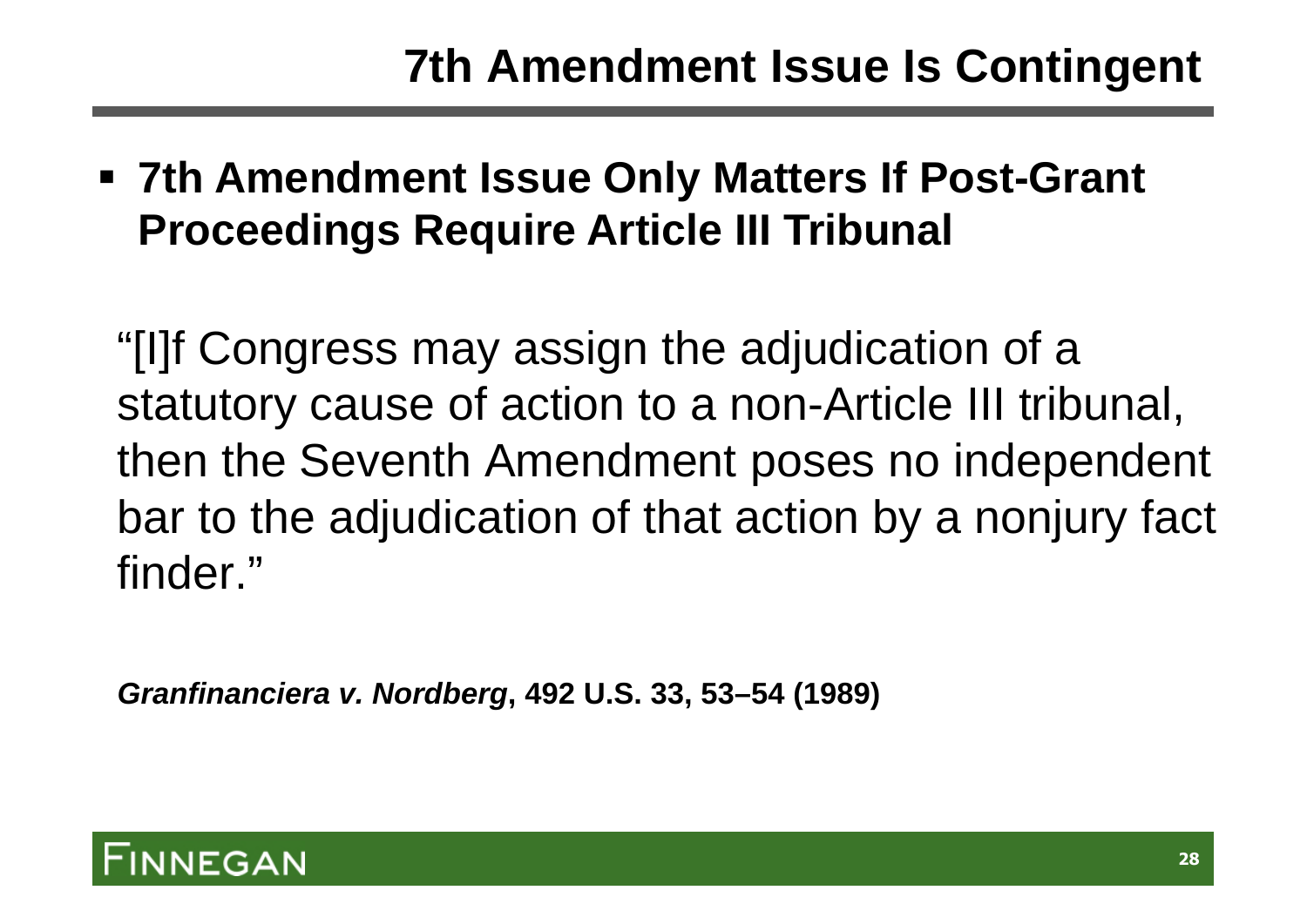"In Suits at common law, where the value in controversy shall exceed twenty dollars, **the right of trial by jury shall be preserved**, and no fact tried by a jury, shall be otherwise reexamined in any Court of the United States, than **according to the rules of the common law**."



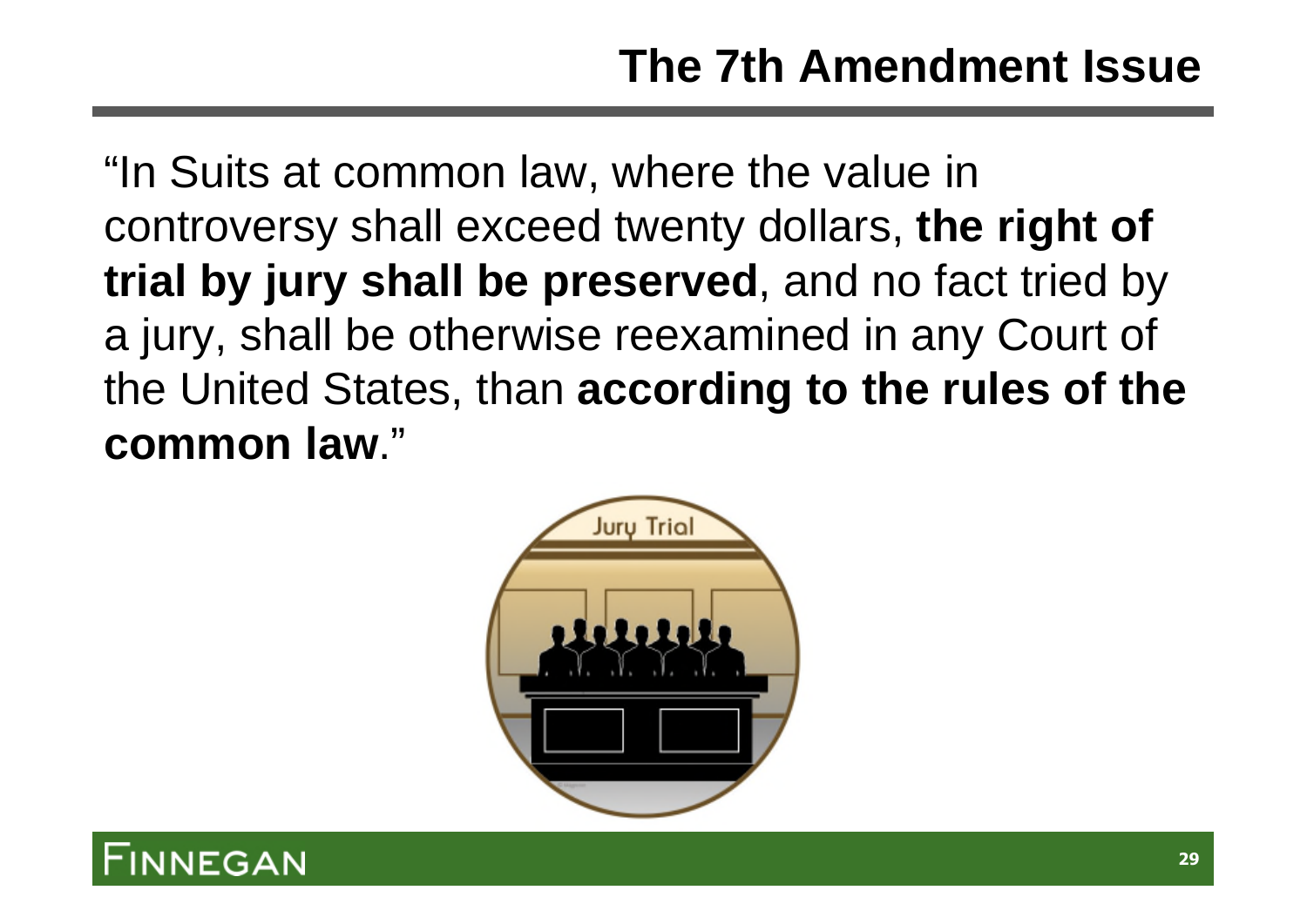- *Markman v. Westview Instruments, Inc.***, 517 U.S. 370 (1996)**
	- Analyzed English patent law around 1791 and time periods prior to that
	- Determined from the historical record that claim construction is an issue for the court, not jury
	- Silent as to invalidity defenses

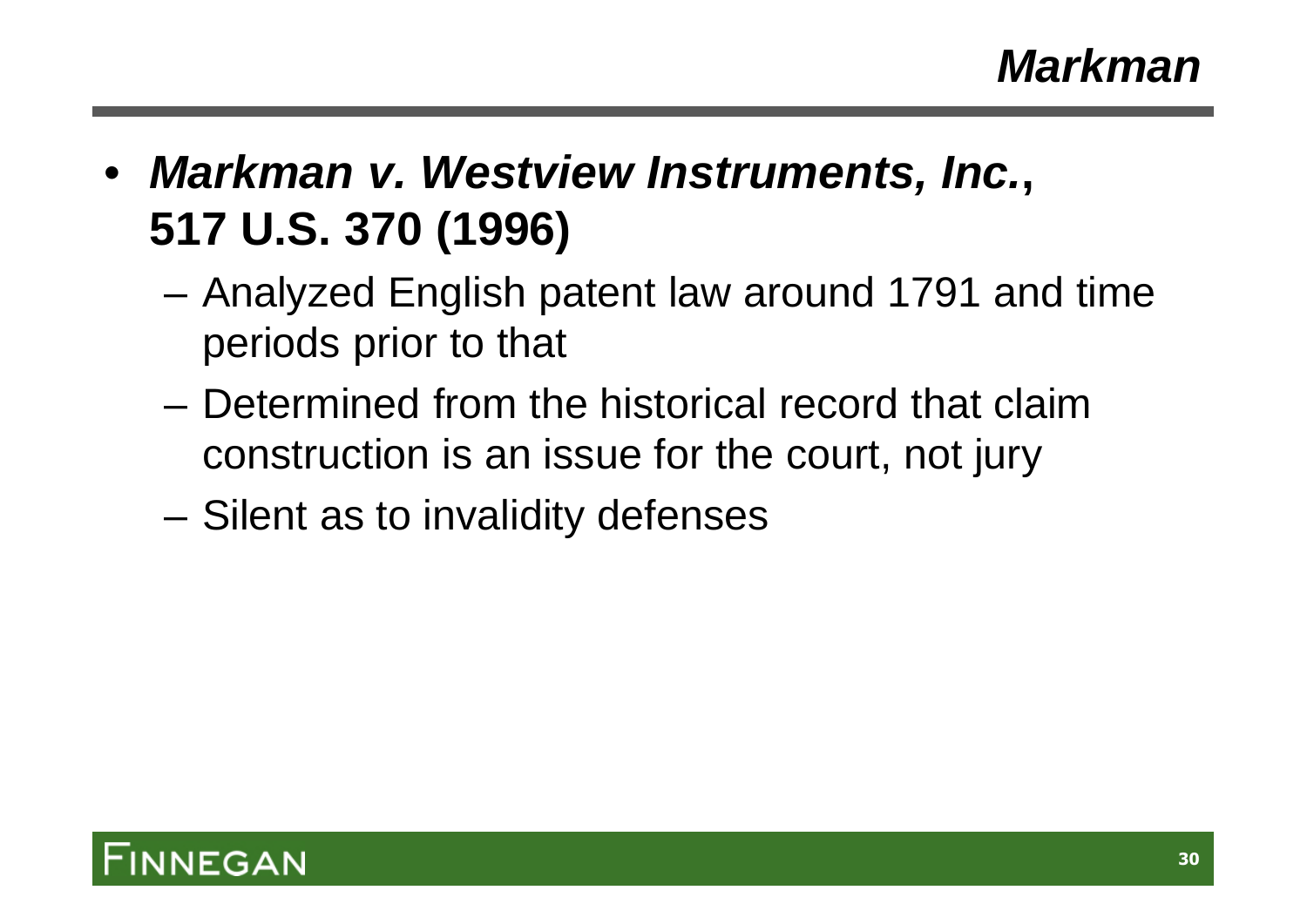#### • **Summary**

- The record is not entirely clear
- It appears that patents could be revoked without a jury, although as a practical matter they generally were not by 1791
- Seems to favor the government more than *Oil States*

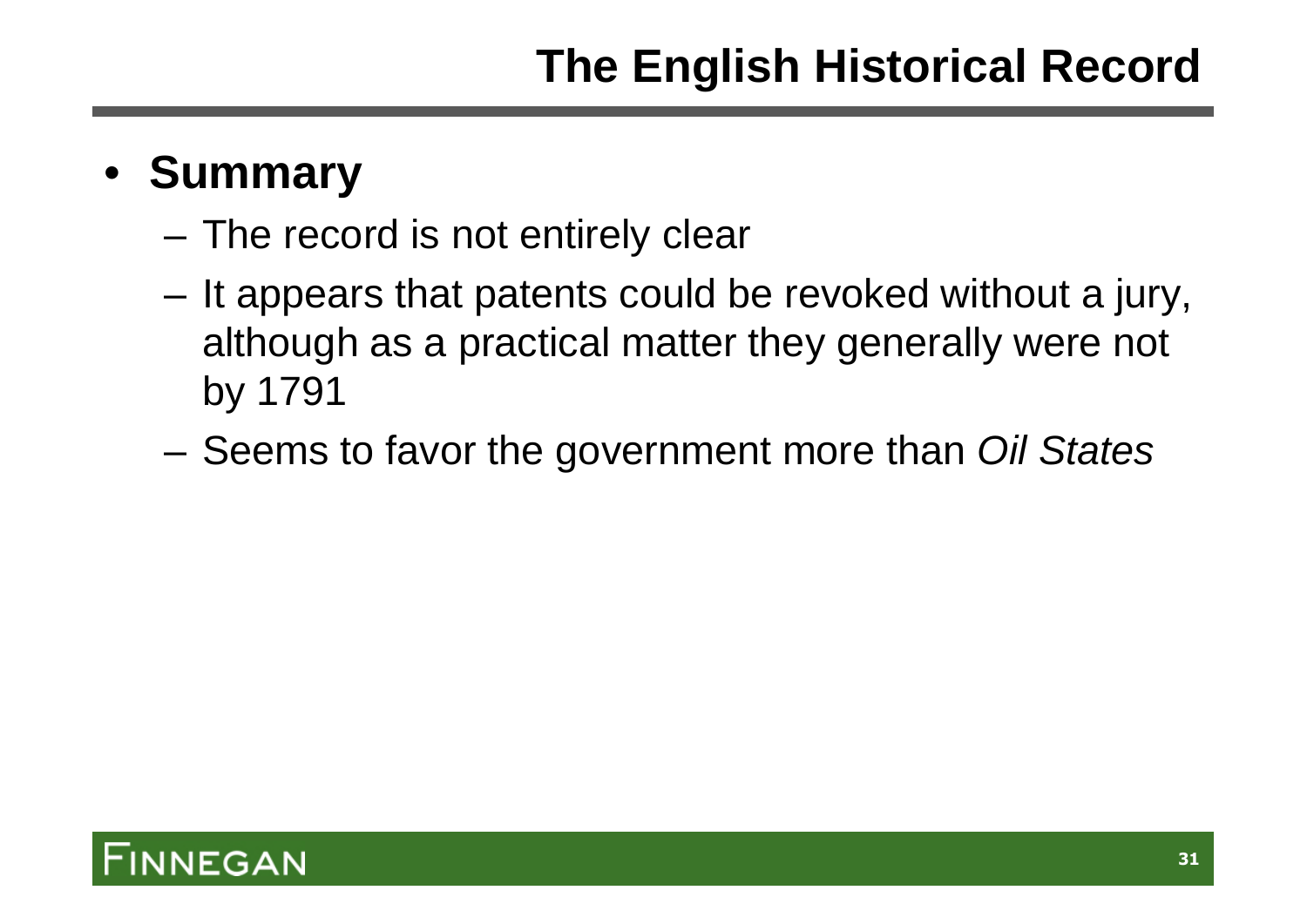#### **Possible Outcomes**

- **SCOTUS Will Affirm; Just wants to Settle the Issue**
	- Joe Matal (Acting PTO Director): "Don't worry . . . . We're going to win [*Oil States*]. . . And you heard it here first: It's going to be a 9-0 decision in the agency's favor."
- **SCOTUS Declares Post-Grant Proceedings Unconstitutional**
	- Article III court required, but no right to jury trial
	- Article III court required and right to jury trial
	- Is there a possible Congressional fix?
- **SCOTUS Declares Post-Grant Proceedings Unconstitutional in Part**
	- Post-grant proceedings only available for post-AIA patent grants

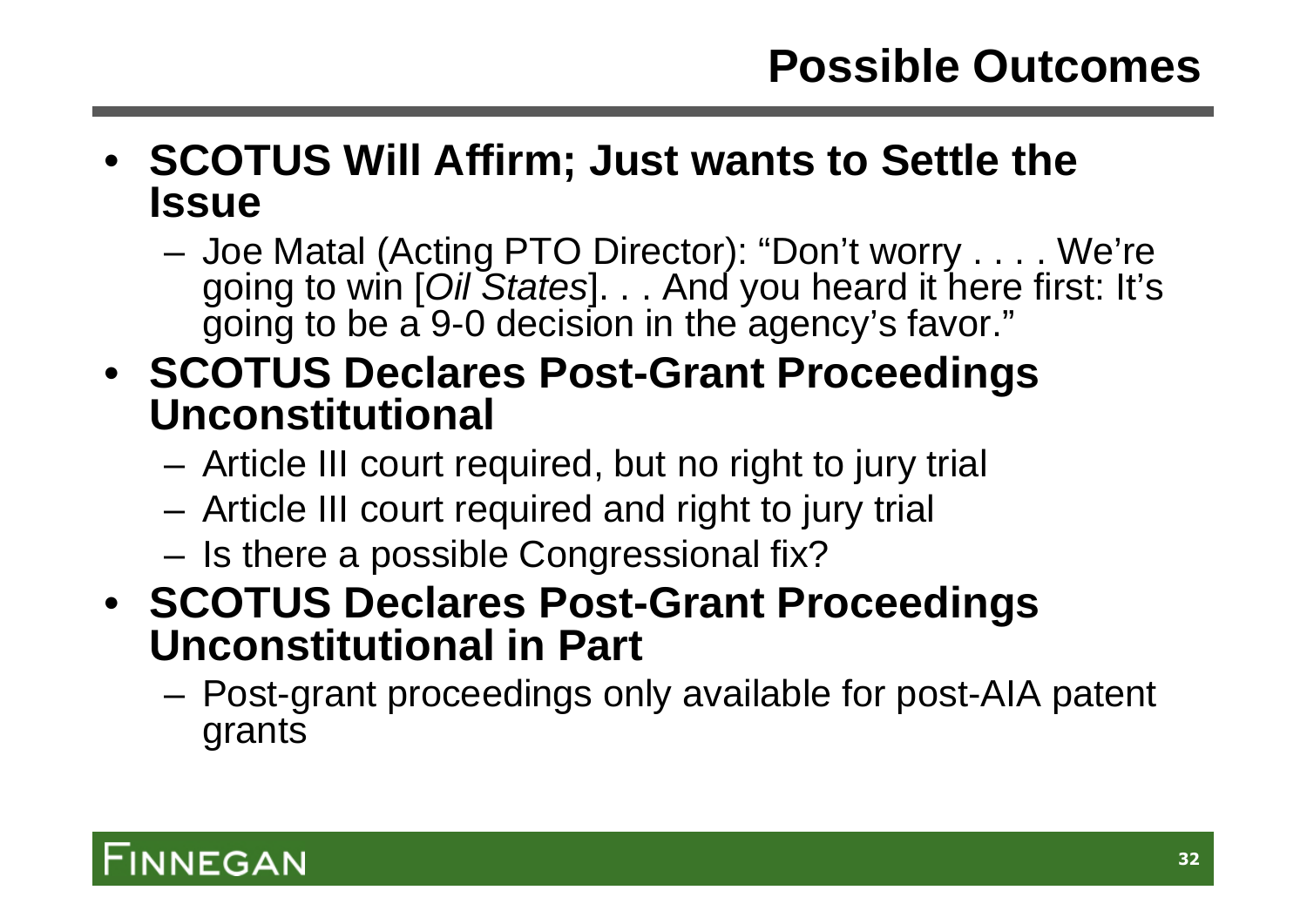### **Retroactivity**

"When this Court applies a rule of federal law to the parties before it, that rule is the controlling interpretation of federal law and must be given **full retroactive effect in all cases still open on direct review** and as to all events, regardless of whether such events predate or postdate our announcement of the rule."

*Harper v. Virginia Dep't of Taxation***, 509 U.S. 86, 97 (1993).**

- Oral Argument November 27, 2017.
- Decision by June/July 2017 if not sooner.

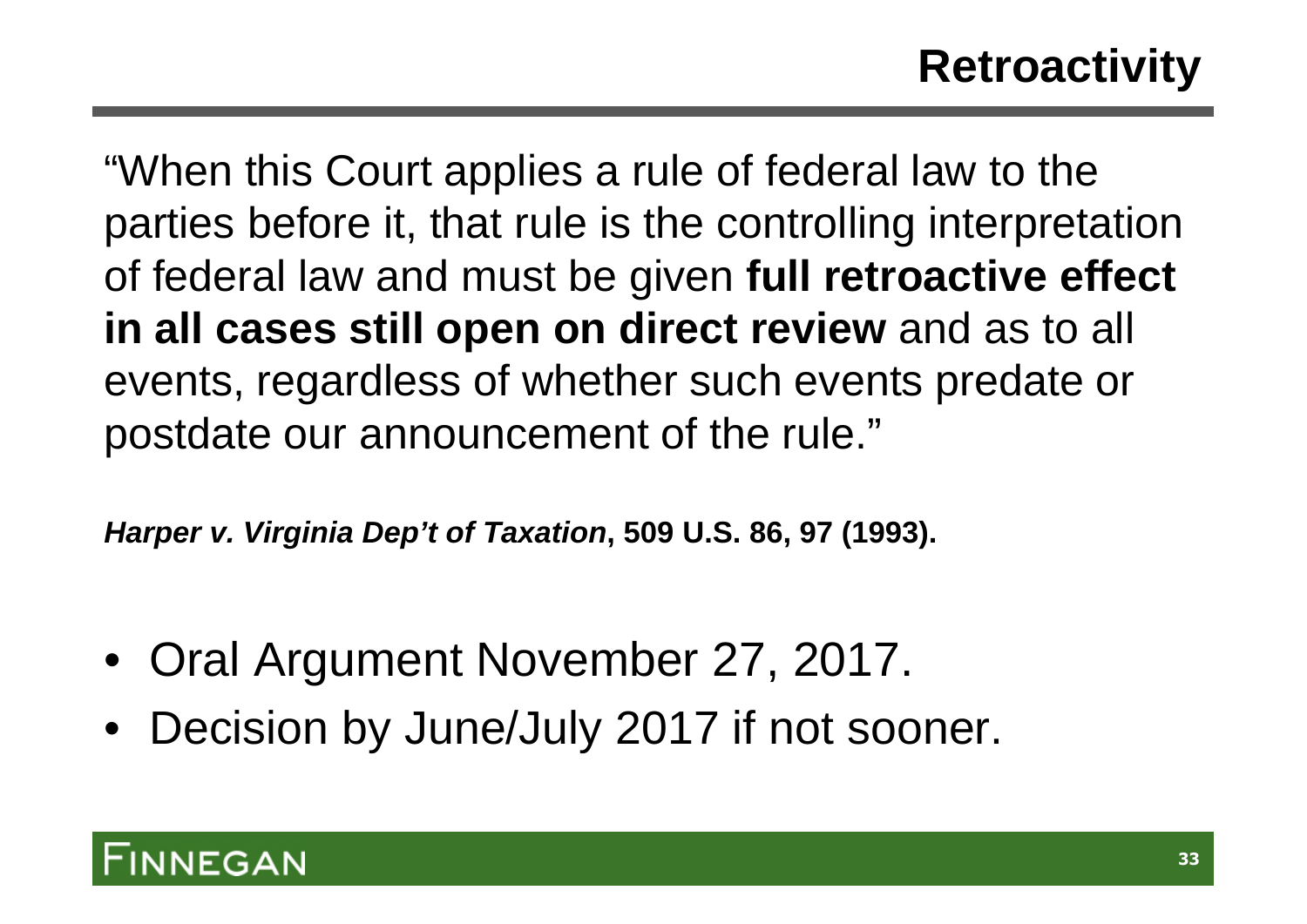#### **Overall Outcomes**

#### **Status of Petitions** (All Time: 9/16/12 to 9/30/17)



These figures reflect the latest status of each petition. The outcomes of decisions on institution responsive to requests for rehearing are incorporated. Once joined to a base case, a petition remains in the Joined category regardless of subsequent outcomes.

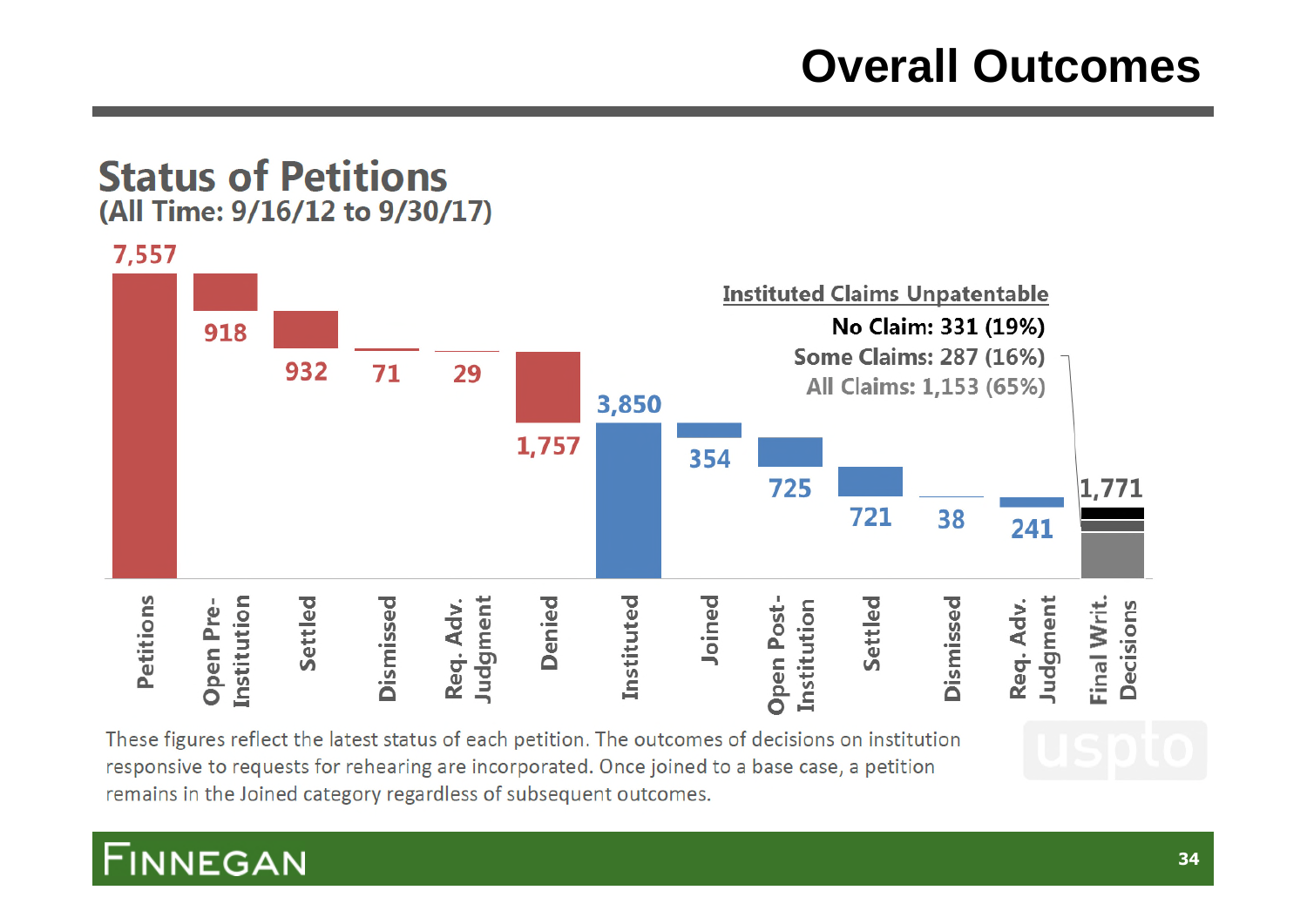#### **Enhanced Damages**

# **35 U.S.C. § 284**

#### **"[T]he court may increase the damages up to three times the amount found or assessed."**

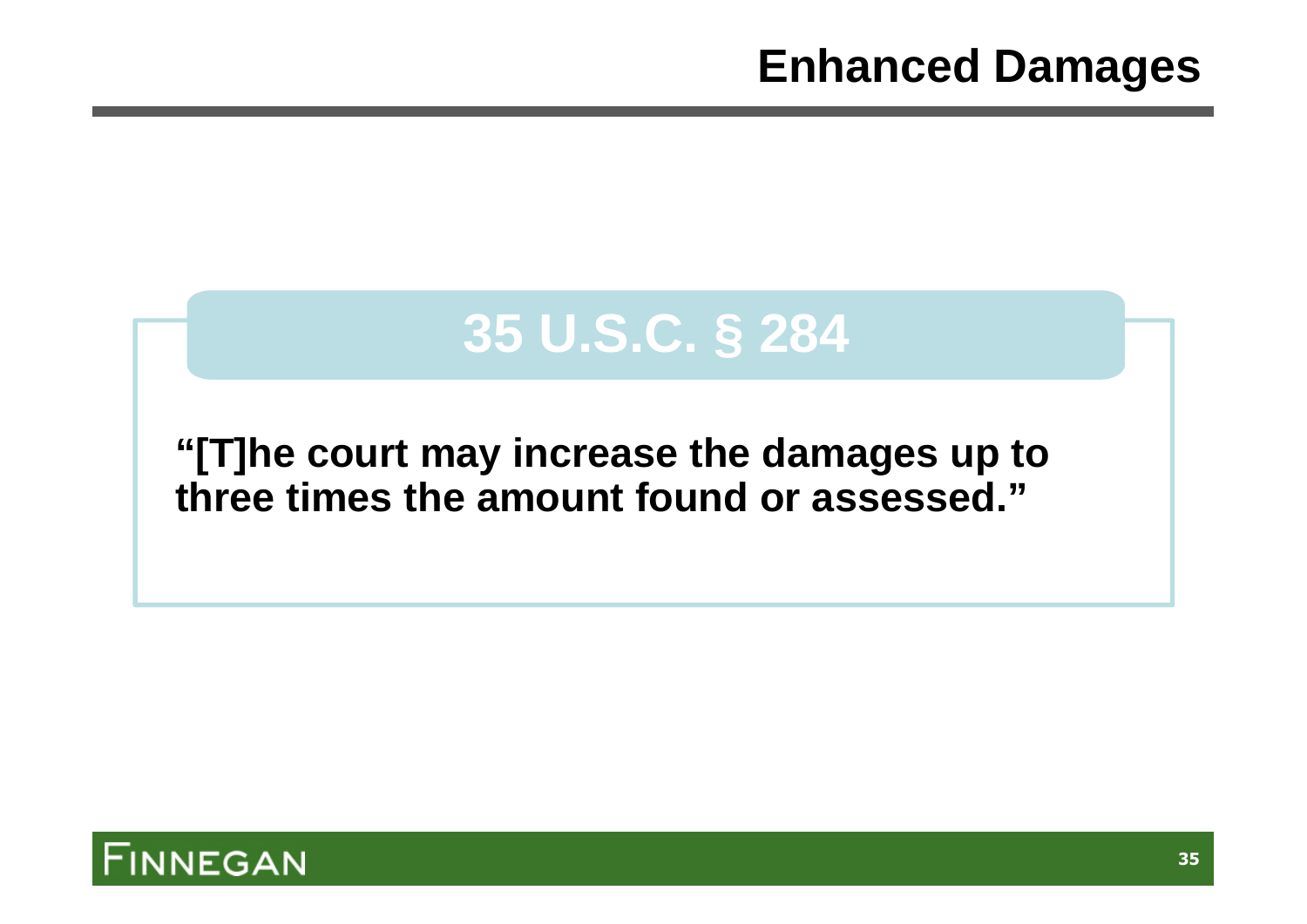### **Evolution of the Willfulness Standard**

#### *Underwater Devices* **Negligence-type willfulness standard**

**Affirmative duty to exercise due care to determine whether or not it is infringing once there is actual notice.**

**Opinion Required**



#### *Knorr-Bremse*

#### **Negligence-type willfulness standard**

- **No longer an adverse inference that legal advi ce**
- **would have been negative is it is not obtained. Opinion Not Required**

#### *Seagate*

**Objective recklessness and Subjective bad faith**

**"[W]e also reemphasize that there is no affirmative obligation to obtain opinion of counsel" Opinion Not Required**

#### *Halo v. Pulse* **Egregious cases of culpable behavior**

**"The subjective willfulness of a patent infringer, intentional or knowing . . . without regard to whether his infringement was objectively reckle ss"**

**Opinion Can Show Subjective Good Faith**

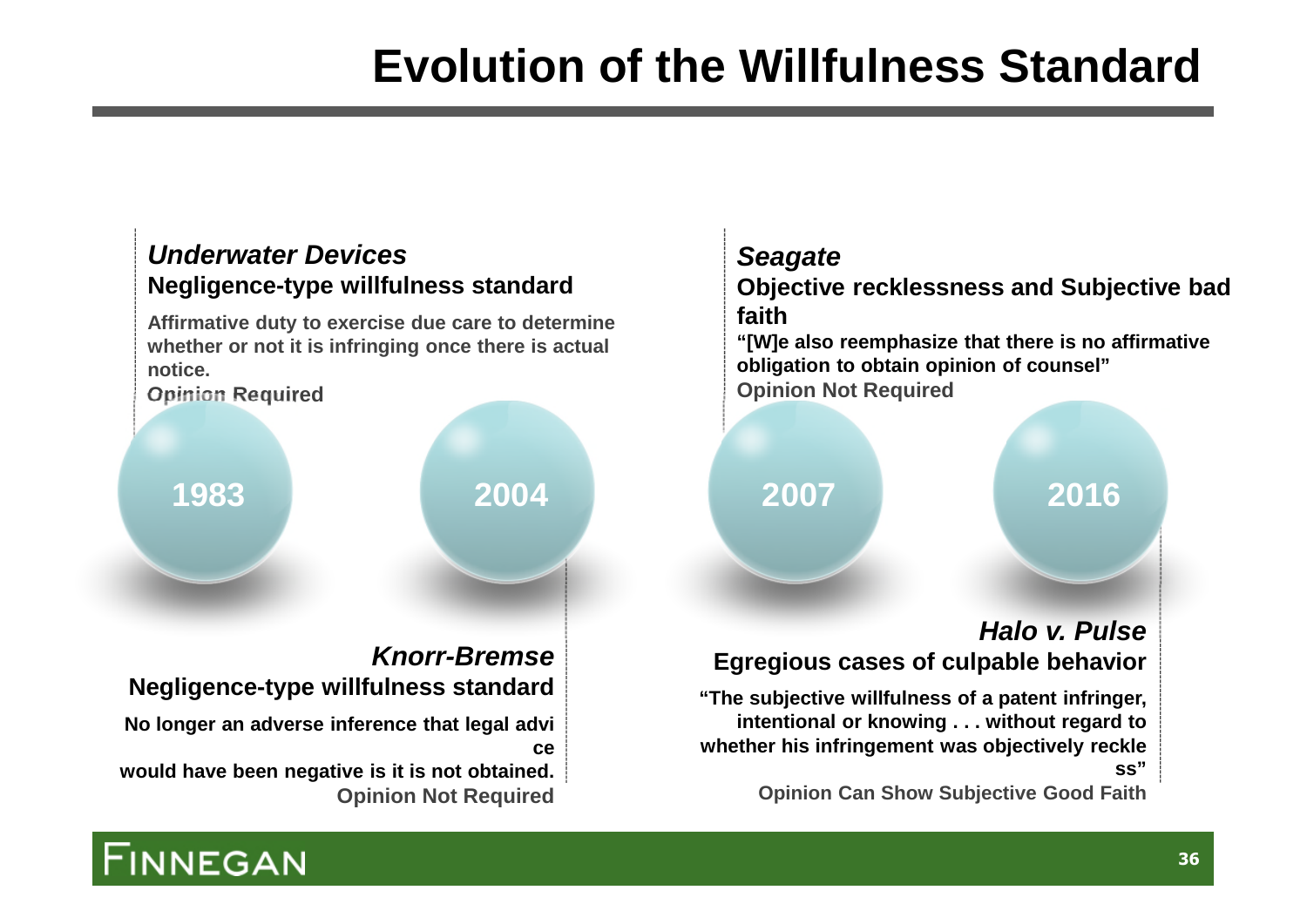

- Rejected *Seagate* test
	- Objective recklessness irrelevant
	- Focus on subjective willfulness of actor at time of conduct
- Enhanced damages are "generally reserved for egregious cases of culpable behavior"
- Discretion given to district courts
	- Fact specific inquiry

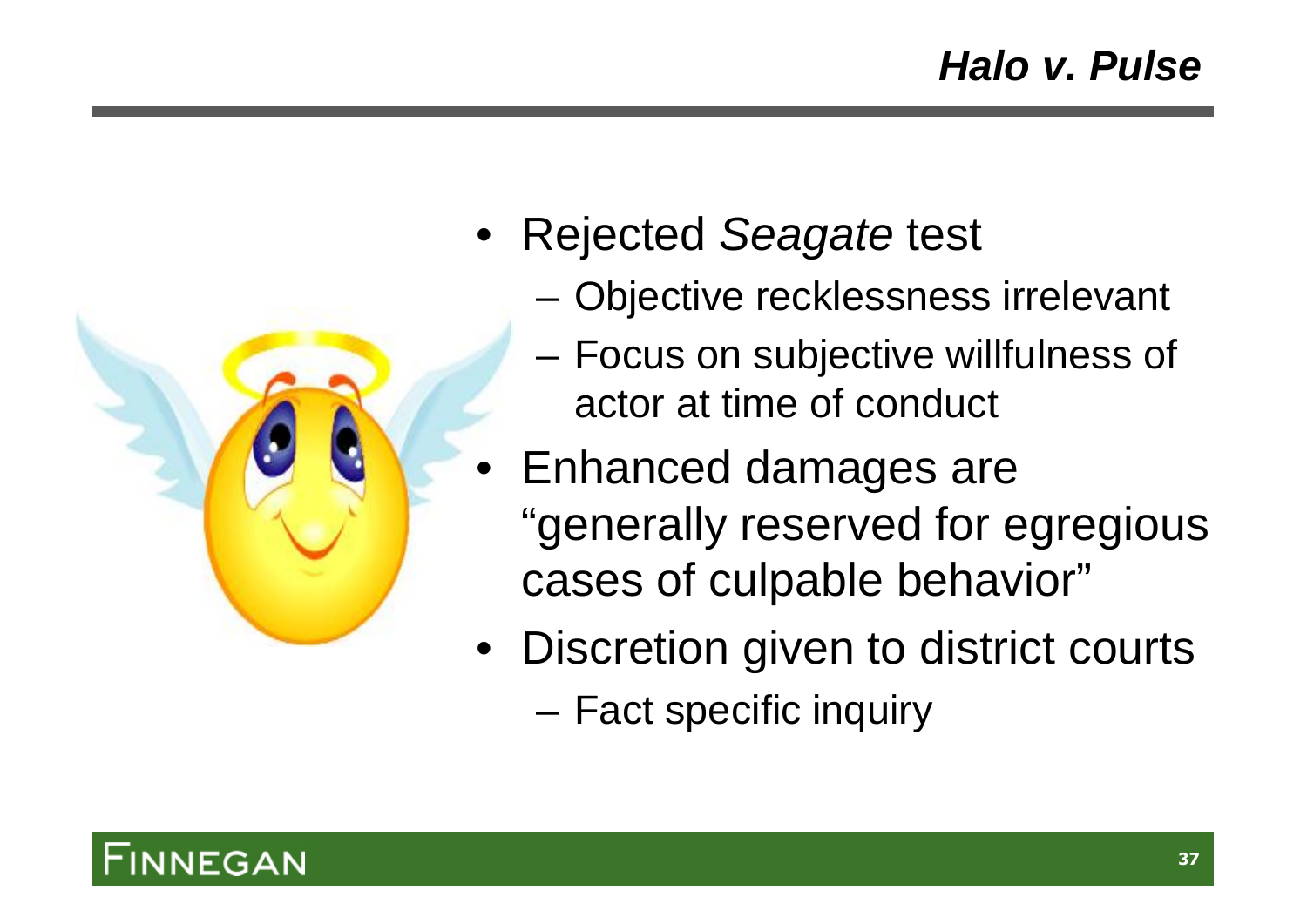• Decision "does not weaken" Section 298 - codified the holding from *Seagate* that "there is no affirmative obligation to obtain opinion of counsel"

### **35 U.S.C. § 298**

**The failure of an infringer to obtain the advice of counsel with respect to any allegedly infringed patent, or the failure of the infringer to present such advice to the court or jury, may not be used to prove that the accused infringer willfully infringed the patent or that the infringer intended to induce infringement of the patent.**

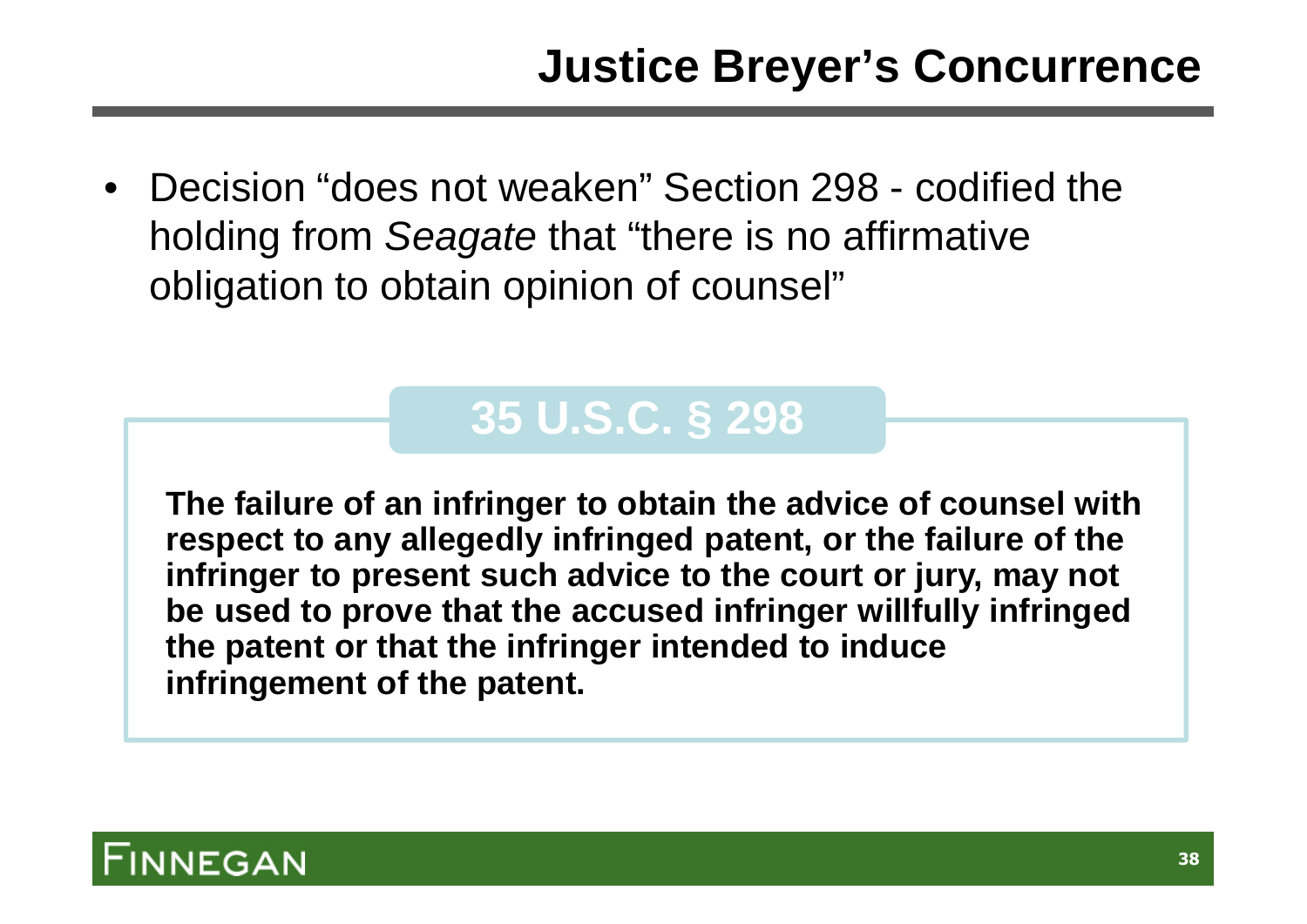#### **Questions?**



#### **Anthony C. Tridico, Ph.D.**

**(***anthony.tridico@finnegan.com / +44 7500 864 501***)**

- **Managing Partner of the firm's European office in London.**
- **Experience in all aspects of U.S. and European patent law including prosecution, post-grant proceedings, and litigation.**
- **Practice focuses on client counseling, IP portfolio management and patent office procedures (appeals, post-grant proceedings) in the chemical (organic, polymer), pharmaceutical, and biotechnological arts.**
- **Frequent lecturer on various aspects of patent law issues affecting the chemical, pharmaceutical, and biotech industries.**